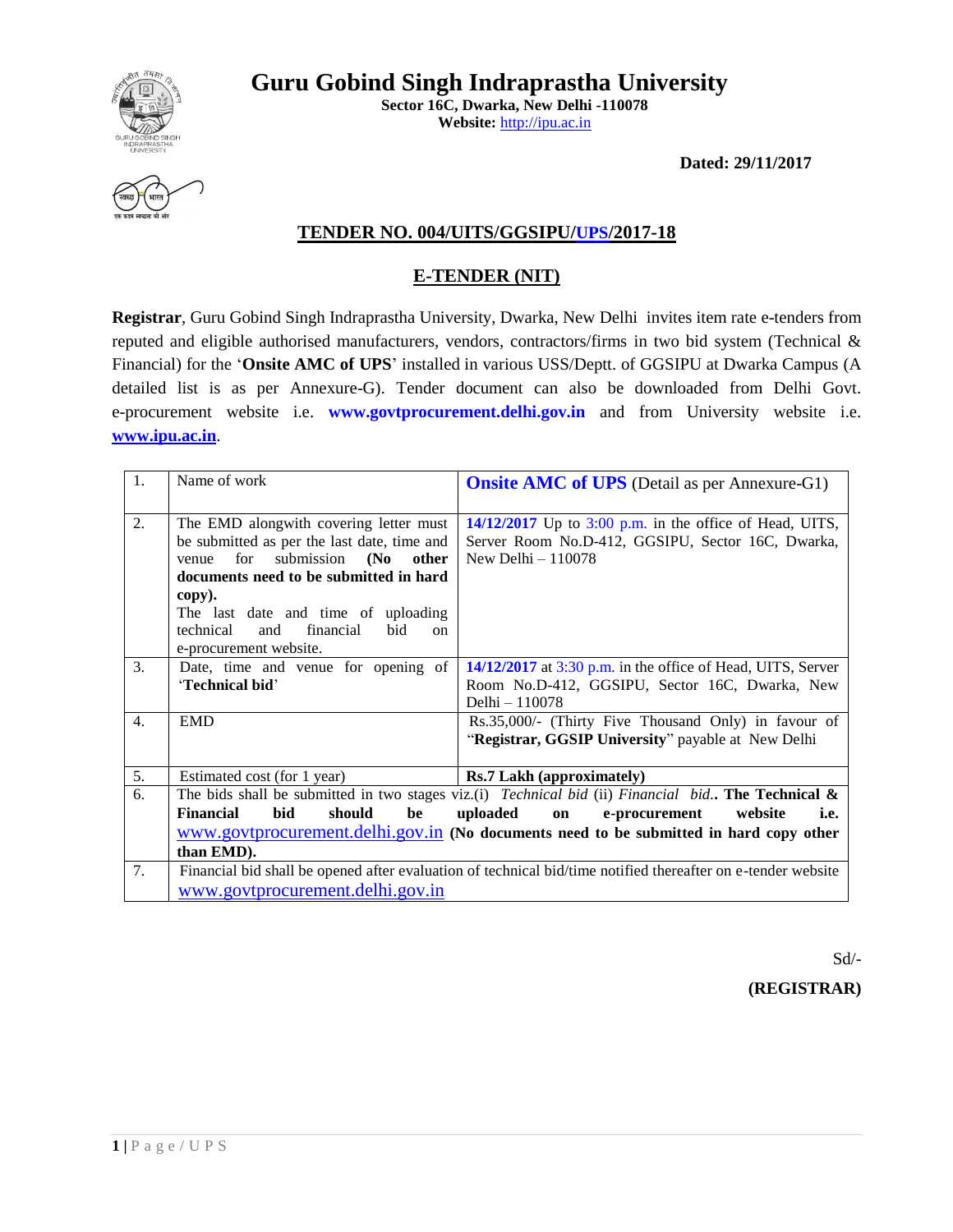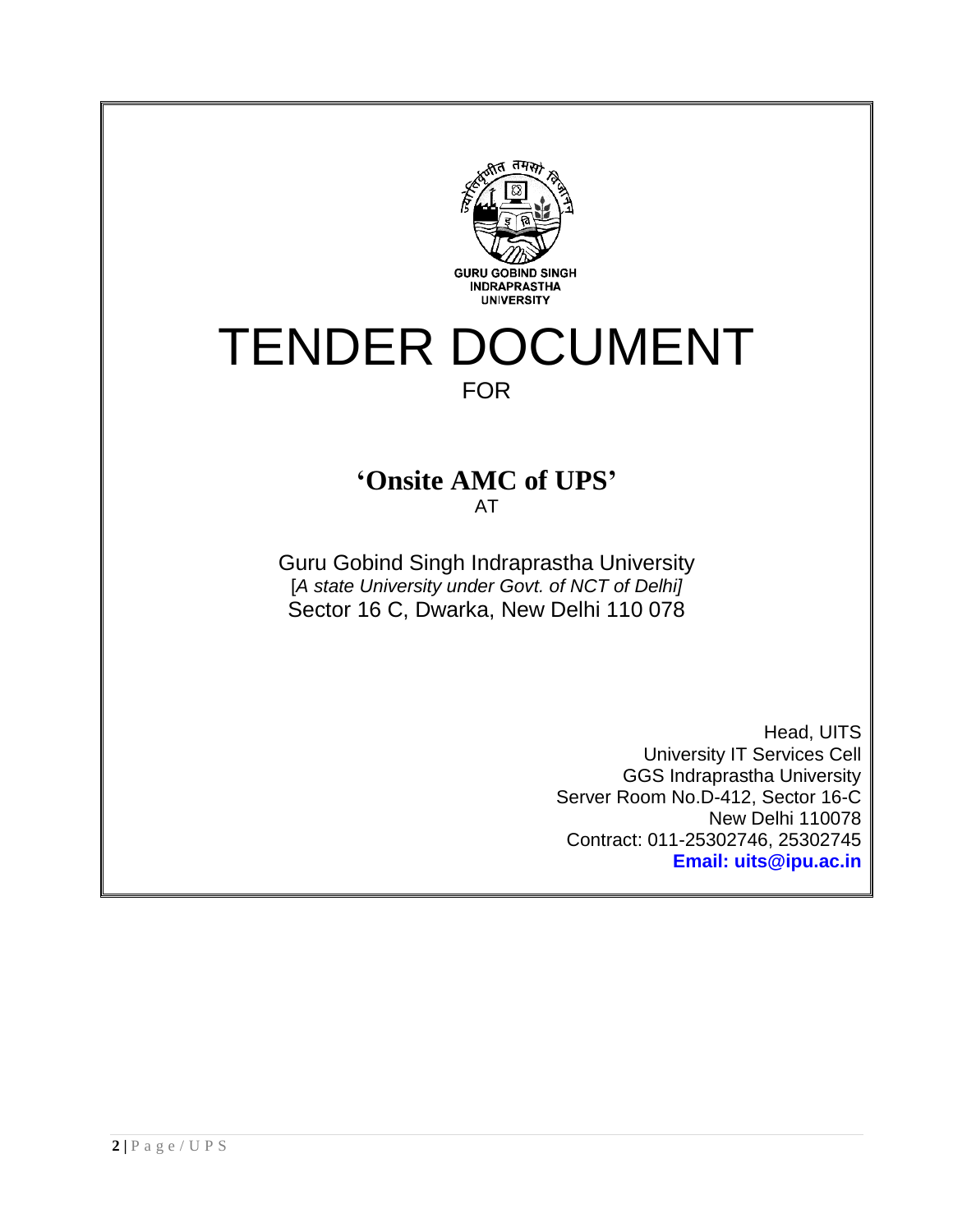# **INDEX**

| S. No.           | <b>Description</b>                                                                                                                       | Page No.       |
|------------------|------------------------------------------------------------------------------------------------------------------------------------------|----------------|
|                  |                                                                                                                                          |                |
| 1.               | Notice--Inviting Tender                                                                                                                  | $\overline{4}$ |
| 2.               | Section-I--Instructions to Bidders                                                                                                       | $5 - 12$       |
| 3.               | Section-II--Information regarding Technical Eligibility (Annexure A, A1, A2,<br>A3, B, C, D, E, F, J & Check list for submission of bid) | $13 - 24$      |
| $\overline{4}$ . | Sector-III--Technical Specification (Annexure-G & G1)                                                                                    | $25 - 26$      |
| 5.               | Section-IV--Financial bid (Annexure-H)                                                                                                   | 27             |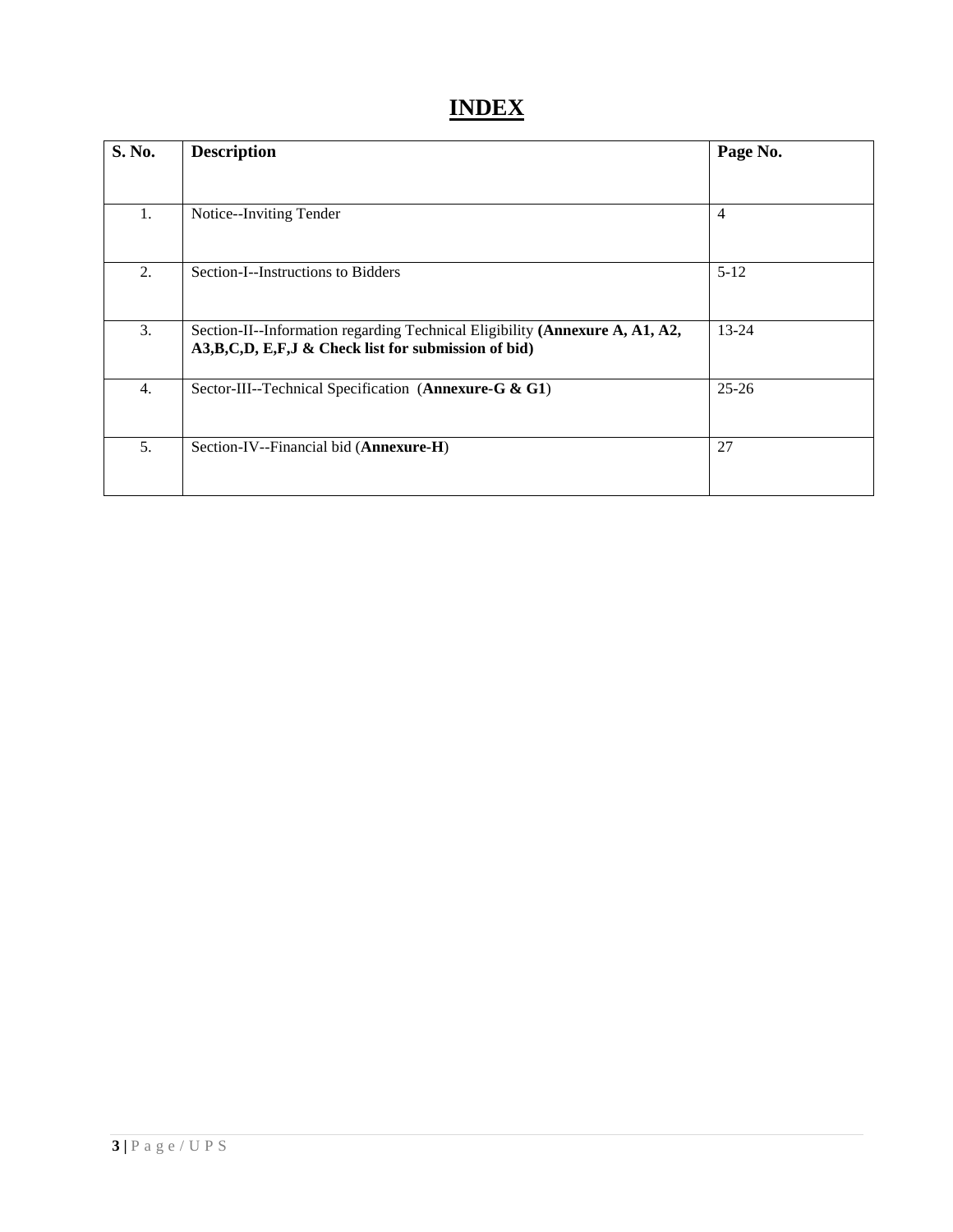# **NOTICE INVITING TENDER**

## **TENDER NO. 003/UITS/GGSIPU/UPS/2017-18**

**Registrar**, Guru Gobind Singh Indraprastha University (GGSIPU) invites item rate e-tender (in two bid system – Part I & II) from reputed and experienced contractors/suppliers for the following:

- 1. **Particulars of Items:** Details of the items with specification is mentioned at **Annexure-G & G1**
- **2. Quantity**: Quantity is mentioned at **Annexure-G & G1**
- **3. Earnest Money Deposit (EMD) in the form of DD/FDR:** Rs.35,000/- (Thirty Five Thousand Only) in favour of **"Registrar, GGSIP University"** payable at New Delhi.
- **4. Completion period:** AMC may be started within 15 days from the date of issue of award of the tender/issue of Purchase Order.
- **5. Availability of Tender Document:** Tender Document with detailed terms & conditions can be downloaded from Delhi govt. e-procurement website i.e. [www.govtprocurement.delhi.gov.in](http://www.govtprocurement.delhi..gov.in/)
- **6. Qualification of the Tenderer:** To qualify for award of the work, the intending tenderer must have in its name as a supplier/prime contractor experience of having 'O**nsite AMC of UPS**' at least three similar nature of works in public sector undertaking, Govt. department, Educational Institutions, Research Institutional or in reputed private sector in India during last 3 (three) years. "Similar nature of work' means '**Onsite AMC of UPS** for three years– mentioned at **Annexure-G & G1**. After opening of Part-l of the offer, the same will be scrutinized for eligibility / qualification.
- **7. Validity Period of Offer:** The rates offered in Part II (Financial bid) should be valid for one hundred and eighty (180) days from the date of opening of Part II (Financial bid) of the Tender.
- **8. Receipt and opening of Tenders:** The covering letter with EMD only to reach to this office on or before 14/12/2017 before 3:00 PM. The Technical Bid will be opened on the same day at 03.30 pm.
- **9.** The required EMD (**separate for each bid)** as mentioned at **Annexure-G** in the form of DD or FDR must be received as per the schedule given in clause 8 above, failing which the offer will be treated as non-responsive.
- **10.** GGSIPU reserve the right to accept or reject any or all the tenders wholly or partially without assigning any reason thereof.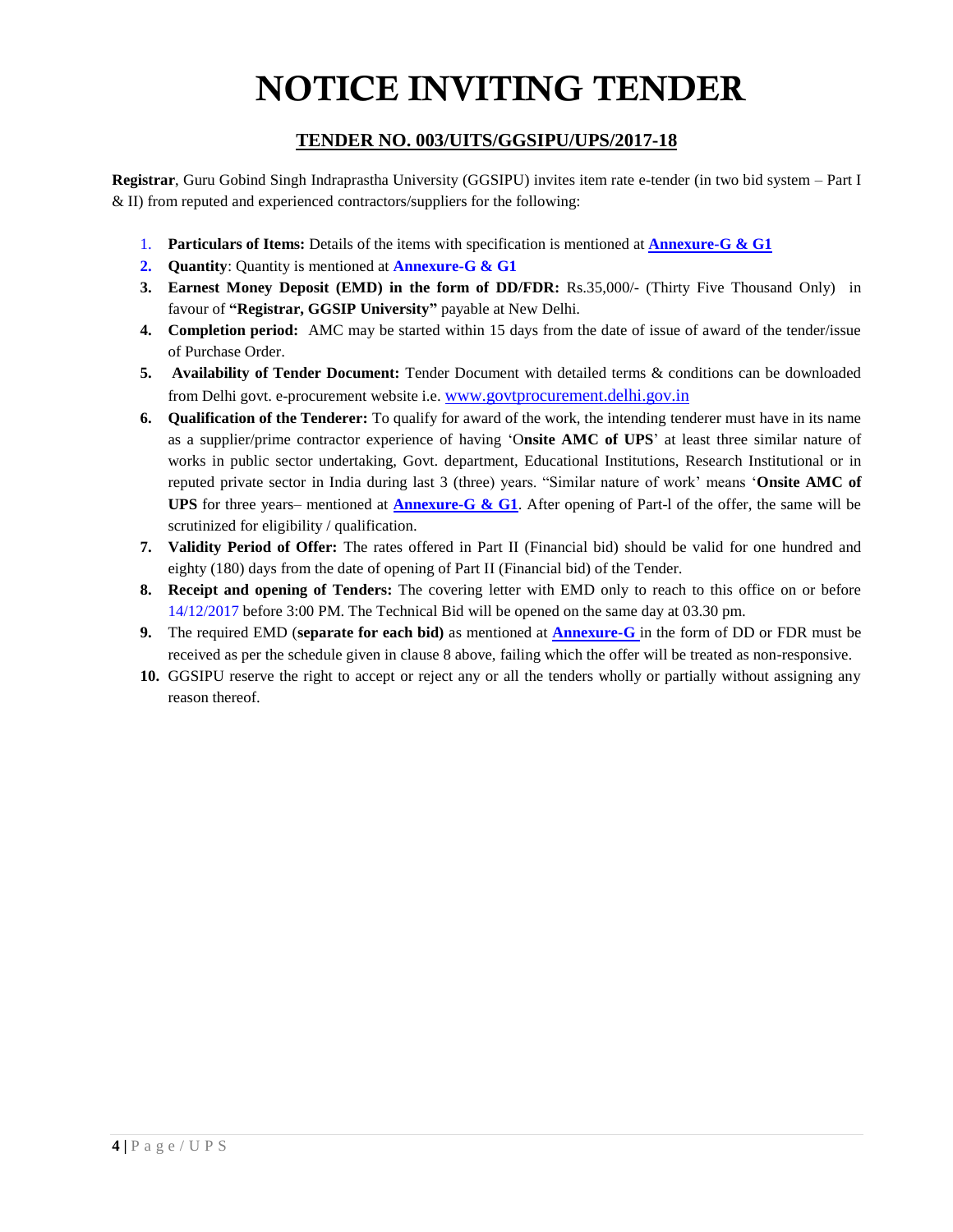## **Section-I INSTRUCTIONS TO BIDDERS**

### **11.0 Scope of work**

The scope of work covers comprehensive maintenance including the preventive and breakdown maintenance of UPS installed at Dwarka campus. **The replacement of faulty batteries ONLY upto 1 KVA UPS shall be included in the AMC.**

- 11.1 '**Onsite AMC of UPS'** installed in various USS/Deptt. of GGSIPU at Dwarka Campus (A detailed list is as per Annexure-G1)**.**
- 11.2 The service maintenance contract shall be comprehensive in nature and shall therefore, include essential servicing and repair/fixing/replacement of all the electrical / electronic and mechanical components and parts of the UPS and accessories. Therefore, the vendor shall bear the cost of all spare parts of related items during the period of the contract. No extra charges for any general wear and tear/spare parts etc. shall beliable to be made by the University.
- 11.3 Adequate inventory on site of hardware parts like UPS cards/Mosfet/wires etc. must be maintained by the vendor.
- 11.4 The service engineer shall be depute at Dwarka campus and on specified day/days of a week from Monday to Saturday from 9:30 AM to 6:00 PM. If needed the service engineer may call on holiday or Sunday as per requirement of the University.
- 11.5 On expiry of the AMC contract, the firm will have to hand over the systems in perfect working condition to the Department, failing which the amount spent on setting the systems repaired/in working condition from the market will be deducted from the invoice / security deposit of the firm.
- 11.6 The firm entrusted with the work will hve to do the work at the approved rates. If for any reason, the firm is not able to do so, the work will be got done from some other first/open market and the expenditure incurred on such repairs shall be recovered from the AMC provider deducted from the invoice/security deposit.
- 11.7 The University shall not be responsible for any damage caused to the UPS due to electrical fluctuations. The firm shall repair/replace the equipment damaged due to power fluctuation at their own cost.
- 11.8 Engineers must be fully equipped with maintenance tool kit and accessories.
- 11.9 Service Technician deputed at GGSIPU campus must have a ITI/Diploma in respective field of electronics / electronics.

### **12.0 Definitions:**

- 12.1 **GGSIPU** means Guru Gobind Singh Indraprastha University, Dwarka, New Delhi
- 12.2 **University** means Guru Gobind Singh Indraprastha University, New Delhi
- 12.3 **Employer** means the Registrar, GGSIPU and his successor
- 12.4 **Bidder** means the Manufacturer or his direct authorized distributor (dealing at first point), proprietary firm, partnership firm, limited company private or public or corporation
- 12.5 **"Year"** means "Financial year" unless stated otherwise.

### **13.0 Who can apply?**

13.1 If the bidder is a proprietary firm, the application shall be signed by the proprietor with his full typewritten name and the full name of his firm with its current address, contact details etc.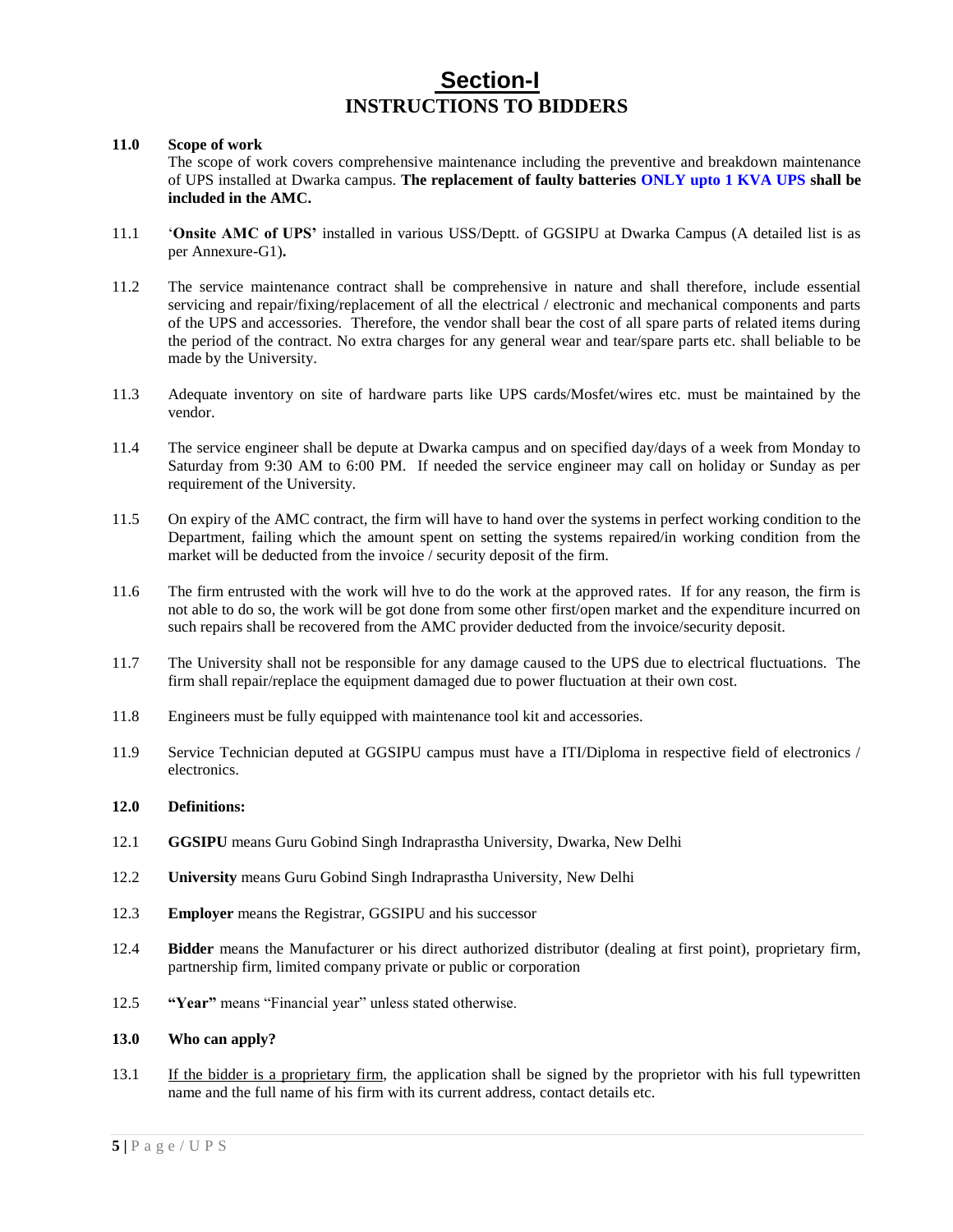- 13.2 If the bidder is a firm in partnership, the application shall be signed by all partners of the firm with their full typewritten names and current addresses, or alternatively, by a partner holding power of attorney for the firm. In the latter case a certified copy of the power of attorney should accompany the application. In both cases, a certified copy of partnership deed and current address of all the partners of the firm should accompany the application.
- 13.3 If the bidder is a limited company or a corporation, the application shall be signed by a duly authorized person holding power of attorney for signing the application accompanied by a certified copy of the power of attorney. The bidder should also furnish a certified copy of the Memorandum and Articles of Association duly attested by a Public Notary.
- 13.4 Joint Venture/ Consortiums are not accepted.

## **14.0 Sealing and Marking of Bids.**

- 14.1 Technical bid must be submit on e-procurement website of each item and the respective EMD only should be submitted in the office.
- 14.2 The bidder shall place envelope marked as "**Earnest Money Deposit**" alongwith covering letter must be submitted in hard copy (No other documents need to be submit in hard copy) the envelop shall be addressed to Head, UITS, Server Room No.D-412, Guru Gobind Singh Indraprastha University, Sector 16C, Dwarka, New Delhi – 110078.
- 14.3 The envelope containing EMD shall indicate the name and address of the bidder to enable the bid to be returned unopened in case it is declared late or is declared non-responsive.

## 15.0 **Bid Submission:**

- 15.1 All the documents as per the Clause-16 must be uploaded on the e-tender website.
- 15.2 The envelop named **"Earnest Money Deposit"** shall comprise of EMD amount of the tender document and the document comprise of the technical bids should be uploaded on e-procurement website i.e. [www.govtprocurement.delhi..gov.in](http://www.govtprocurement.delhi..gov.in/) **only** (Not to be submitted in hard copy)
- 15.3 The **"Financial Bid"** and shall comprise of the price bids uploaded on e-tender website i.e. [www.govtprocurement.delhi..gov.in](http://www.govtprocurement.delhi..gov.in/)
- 15.4 Each page of the Technical Bid, Tender Document must be signed by the authorized signatory of the bidder.
- 15.5 Conditions other than those laid down in the Tender document will not be entertained.

## **16.0 Eligibility Criteria for Technical Bid**

**All eligibility documents from clause 16.1 to 16.8 must be uploaded at the e-procurement site only. EMD in the form of DD or FDR shall be deposited in the Tender Box as mentioned at clause 3 above. The formats/Annexure for the documents to be submitted, with Technical bids are placed at Section II (Annexure – A, A1, A2, and A3 to Annexure J):** 

**The EMD must be submitted in physical form as per the date and time mentioned above.**

The formats/Annexure for the documents to be submitted, with Technical bids are placed at **Section –II (Annexure – A, A1, A2, and A3 to Annexure E):** 

| 16.1 | Letter of Transmittal                                                           | Annexure $- A$   |
|------|---------------------------------------------------------------------------------|------------------|
|      | Declaration by Bidder                                                           | $Annexure - A1$  |
|      | Compliance to Bid Requirement                                                   | Annexure $- A2$  |
|      | A declaration by the manufacturer as to the probable date of manufacture of the | Annexure $- A 3$ |
|      | item for which financial bid has been made.                                     |                  |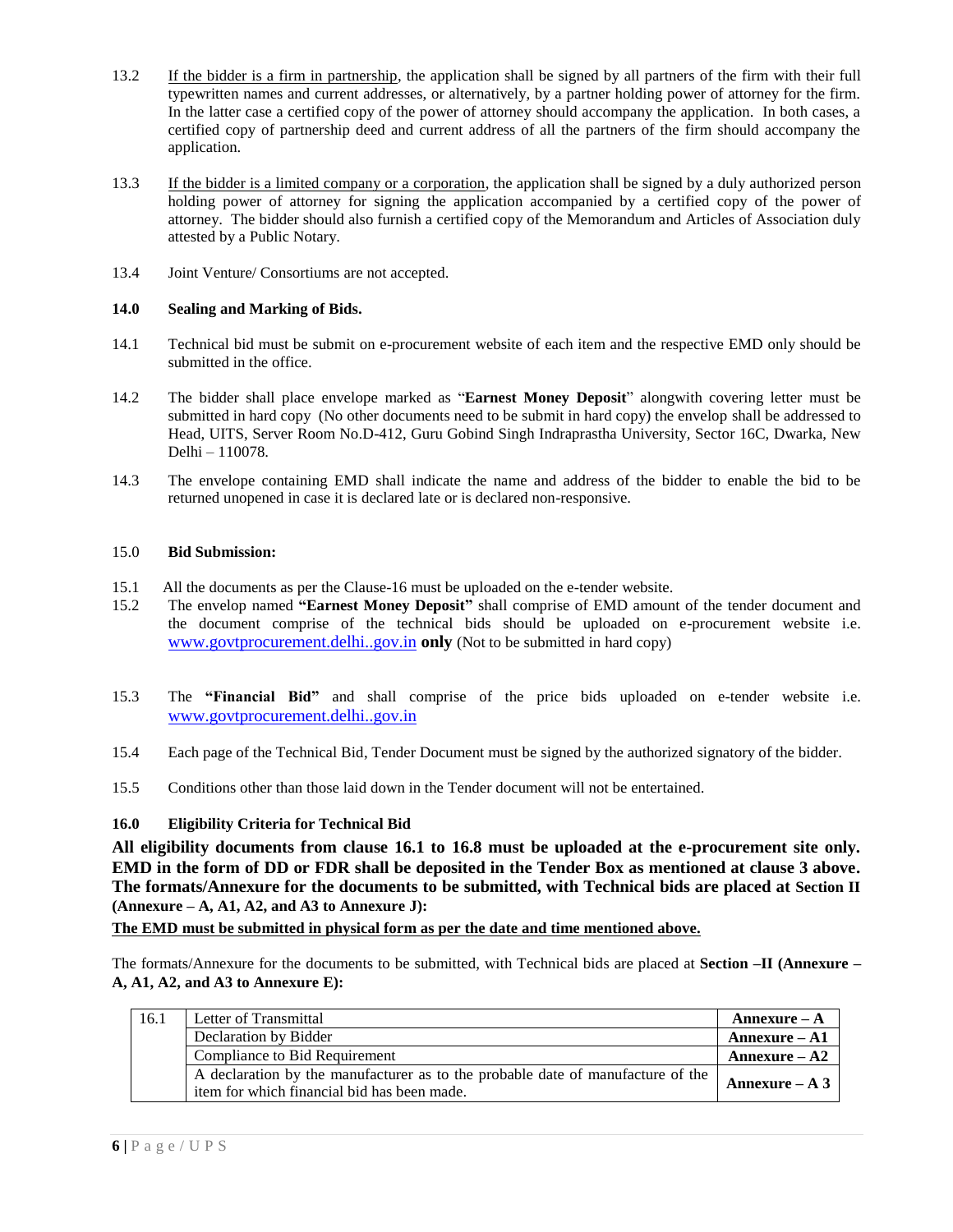| 16.2 | Organizational Structure: Legal status of the company/ organization with legal<br>proof along with certified copies.                                                                                                                                                                                                                                                                                                                                                                                                                                                                                                                                                                                                                                                                                                                               | Annexure - B      |
|------|----------------------------------------------------------------------------------------------------------------------------------------------------------------------------------------------------------------------------------------------------------------------------------------------------------------------------------------------------------------------------------------------------------------------------------------------------------------------------------------------------------------------------------------------------------------------------------------------------------------------------------------------------------------------------------------------------------------------------------------------------------------------------------------------------------------------------------------------------|-------------------|
| 16.3 | Income Tax Registration (PAN No.),                                                                                                                                                                                                                                                                                                                                                                                                                                                                                                                                                                                                                                                                                                                                                                                                                 | Attach certified  |
|      | <b>GST Number</b>                                                                                                                                                                                                                                                                                                                                                                                                                                                                                                                                                                                                                                                                                                                                                                                                                                  | copies            |
|      | *Indian supplier must have valid registration with GST / DVAT department and<br>a copy of last VAT return and photocopy of PAN card. In case, the vender is not<br>already registered with the VAT department of GNCTD, it will be compulsory<br>that the successful bidder will be mandatory required to get registered with the<br>VAT department GNCT Delhi as soon as the firm receives the supply/purchase<br>order and inform the same to the university. The indenting bidder shall be<br>required to furnish an undertaking in the performa as per Annexure-J (as per<br>tender document) which binds the bidder to mandatory to registered with Delhi<br>VAT department and provide TIN. On getting the supply/purchase order the<br>bidder is bound for delivery of goods from Delhi against a sale invoice issued<br>from Delhi office. | Annexure-J        |
| 16.4 | Average financial turnover of Rupees Twenty Five Lakh during the immediate<br>last three consecutive financial years, duly audited, signed $\&$ stamped by a<br>Chartered Accountant.<br>The bidder should not have incurred losses in more than two years in the last 3<br>consecutive financial years, duly certified by Chartered Accountant, along with<br>copies of audited profit and loss account of last three years                                                                                                                                                                                                                                                                                                                                                                                                                       | <b>Annexure C</b> |
| 16.5 | The Tenderer shall have an experience and past performance on similar contract<br>for last three years in Govt. departments/ Govt. Organization/ PSUs.<br>Explanation:<br>"Similar Supply" means the work of 'Onsite AMC of UPS' from 1 KVA to 30<br>KVA- mentioned at Annexure-G1 in public sector undertaking, Govt.<br>department, Educational Institutions, Research Institutional or in reputed private<br>sector.                                                                                                                                                                                                                                                                                                                                                                                                                            | <b>Annexure D</b> |
| 16.6 | The bidder should have successfully supplied and installed/maintained of onsite<br>AMC of UPS at least one in PSU/Govt./Universities or any other reputed<br>organizations during last two years. Relevant Purchase Order should be attached<br>alongwith tender document.                                                                                                                                                                                                                                                                                                                                                                                                                                                                                                                                                                         |                   |
| 16.7 | The contractor shall furnish a list of University employees related to him, if any in<br>the "Technical Bid".                                                                                                                                                                                                                                                                                                                                                                                                                                                                                                                                                                                                                                                                                                                                      |                   |
| 16.8 | A scanned copy of the EMD may also be uploaded on the e-procurement website<br>as part of technical bid                                                                                                                                                                                                                                                                                                                                                                                                                                                                                                                                                                                                                                                                                                                                            |                   |

## **17.0 Opening of Technical Bids & Evaluation:-**

- 17.1 The details submitted by the bidders will be evaluated in the following manner:
- 17.2 The "initial eligibility criteria" prescribed in para 16.1 to 16.8 above in respect of experience in similar class of works completed, financial turnover, profitability and valid registrations will first be scrutinized.
- 17.3 Even though any bidder may satisfy the above requirements, he/she would be liable to disqualification if he/she has:-
- 17.4 Made misleading or false representation or deliberately suppressed the information in the forms, statements and enclosures required in the eligibility criteria document.
- 17.5 Record of poor performance such as abandoning work, not properly completing the contract, or financial failures/weaknesses etc.

## 18 **Opening of Financial bid and evaluation:**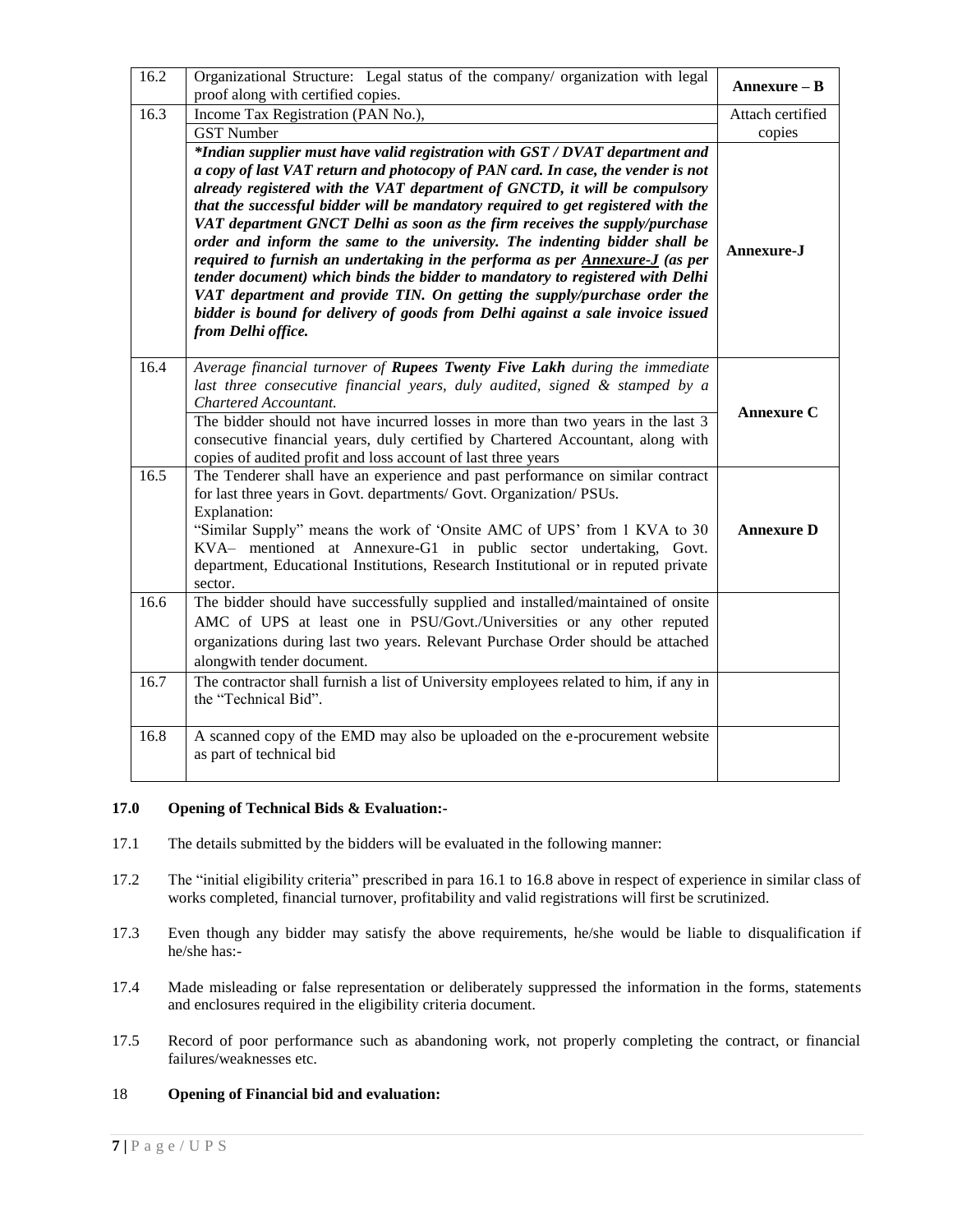After the Technical evaluation of the bids, the University will open the 'Financial Bids' of all the bidders who have qualified in the technical evaluation of the specification criteria as per Clause 17.3 and eligibility criteria as per Clause 16, at notified time, date and place, if any. The lowest financial bidder shall only be considered for award of work.

## **19.0 Earnest Money Deposit:**

- 19.1 The Earnest money shall be accepted in the following forms and shall be in favour of "**Registrar, GGSIPU**", payable at Delhi:-
	- 1. Bank Draft /Demand Draft
	- 2. Fixed deposit receipt (FDR)
- 19.2 Tender(s) with no earnest money deposit will summarily be rejected. In case of successful bidder of the financial bids, the earnest money will be returned after obtaining the required 10% Performance Security in the form of FDR/BG (FDR/BG should be valid for a period of 12 months from the date of issue of job award letter). The performance security shall be deposited on yearly basis as per order value.
- 19.3 In the case of unsuccessful bidders, the Earnest Money Deposit will be refunded without any interest.

### **20.0 Financial Bid:**

20.1 The bidder shall quote rates in INR only, as the case may be, both in words and figures in the Financial Bid only. No alterations in the form of tender, in the schedule of quantities or additions (Financial Bid) etc. shall be permitted. In case of difference between the rates of items written in figures and in words, the rates of items written in words shall be taken as correct. The rates quoted in schedule of quantity (Financial Bid) are for finished and completed items and no extra amount for cartage or transporting material, labour etc. shall be paid. The rates should be inclusive of all loads and lifts for all materials for the completed items and also include, insurance, royalties etc. as applicable. The rates quoted should be **excluding of all taxes**. The taxes should be indicated separately. The rates should be exclusive of taxes applicable from time to time.

### **21.0 General:**

- 21.1 All information called for in the enclosed forms should be furnished against the relevant places in the forms. If for any reason, information is furnished on a separate sheet, this fact should be mentioned against at the relevant place. Even if no information is to be provided in a column, a "Nil" or "No Such Case" entry should be made in that column. If any particular/query is not applicable in case of the bidder, it should be stated as "not applicable". The bidders are cautioned that incomplete information called for in the tender document or deliberate suppression of any information may result in the bid being summarily disqualified. Bids received after the expiry of the stipulated date and time mentioned in the tender document will not be entertained.
- 21.2 The bid document should be legibly written and serially numbered with proper tagging and binding. The bidder should sign each page of the bid.
- 21.3 Overwriting should be avoided. Correction, if any, should be made by neatly crossing out, initialing with date and rewriting. Pages of the eligibility criteria document are to be numbered. Additional sheets, if any added by the bidder, should also be numbered. Bid should be submitted as a package with signed letter of transmittal.
- 21.4 References, information and certificates from the respective clients certifying suitability, technical knowledge or capability of the bidder should be signed by officer of the client organization with name & designation.
- 21.5 The bidder may furnish any additional information which he thinks is necessary to establish his capabilities to successfully complete the envisaged work. He is, however, advised not to furnish superfluous information. No information shall be entertained after submission of tender document unless it is called for by the University.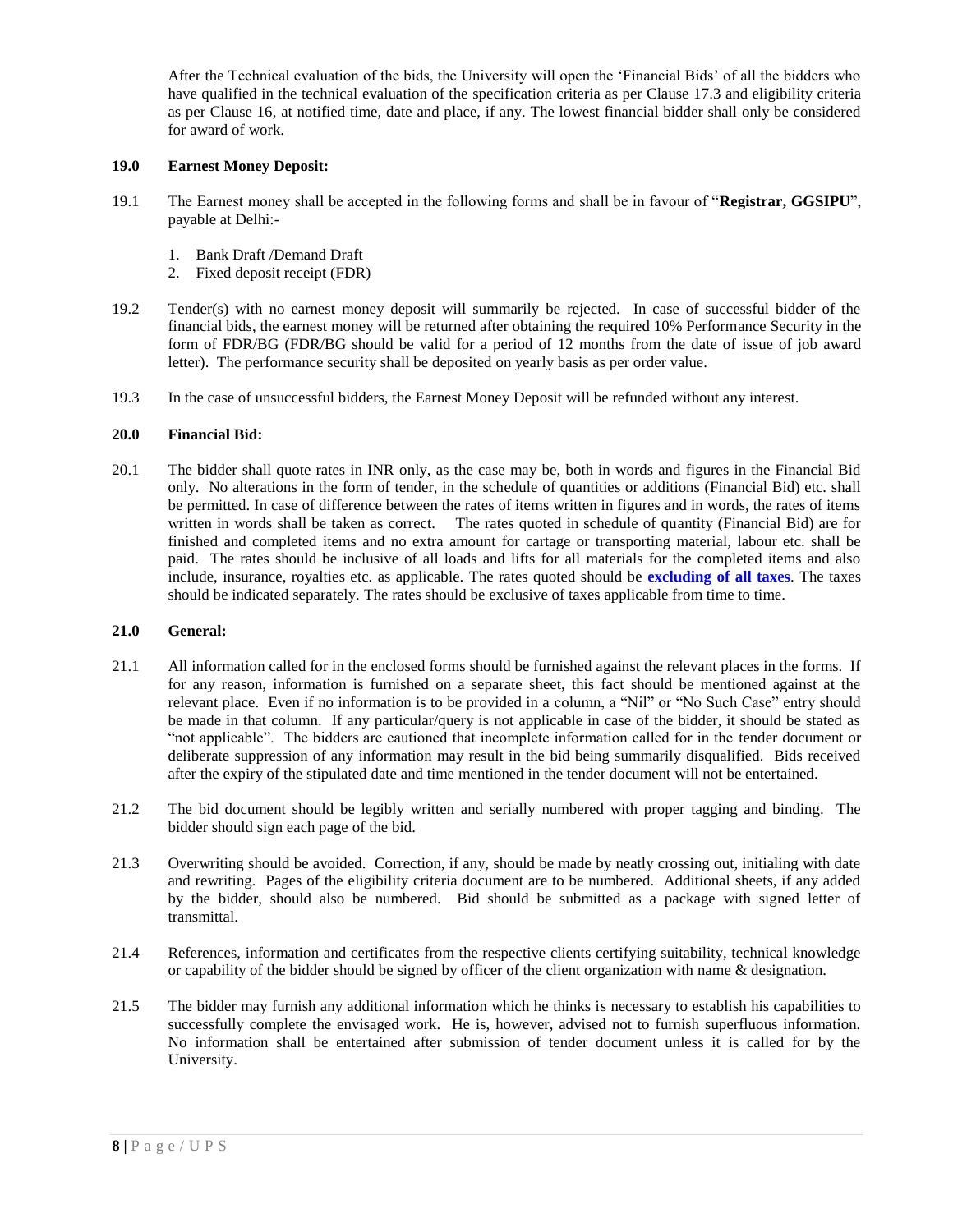- 21.6 Any information furnished by the bidder found to be incorrect either immediately or at a later date, would render him liable to be debarred from tendering/taking up of any work in GGSIPU **which may also result in forfeiture of EMD/performance security.**
- 21.7 Income tax, Works Contract Tax and any other tax at the rates in force during the progress of contract **/ award of work** that will be in force from time to time shall be recovered / deducted from the released payment amount.
- 21.8 Sales Tax, purchase Tax, turnover tax or any other tax on material applicable on the date of submission of bid in respect of this contract shall be payable by the contractor and University will not entertain any claim whatsoever in respect of the same.
- 21.9 On acceptance of the tender, the name of the accredited representative(s) of the contractor who would be responsible for taking instructions from the University shall be communicated in writing to the Registrar.
- 21.10 The contractor shall furnish a list of University employees related to him, if any in the "Technical Bid".
- 21.11 If the bidder shall obtain a contract with GGSIPU as a result of wrong tendering or other non-bonafide methods of competitive tendering, the University reserves the right to terminate the contract without any liability to the contractor, which may also result to forfeiture of EMD/performance security.
- 21.12 Without prejudice to any of the rights or remedies under this contract if the contractor dies, the University shall have the option of terminating the contract without compensation to the legal heir of the contractor.
- 21.13 Escalation: Increase in rates of material / Labour shall not be payable on any account. Price quoted shall be firm and no escalation will be allowed on any account.

### **22.0 Final decision making authority**

The University reserves the right to accept or reject any bid and to annul the process and reject all bids at any time, without assigning any reason or incurring any liability to the bidders. No claim whatsoever will be entertained / paid by the university to the bidder (s).

### **23.0 Summary Rejection of tender:**

23.1 The tenders not accompanied with Earnest Money Deposit shall be summarily rejected. Similarly, if the bidder proposes any alternation in or additions to the prescribed form of tender or decline to carry out any work of the tender document; or any conditions mentioned, etc., his tender is liable to be rejected.

### **24.0 Particular provisions**

- 24.1 The University reserves the right to execute the work or reject the tender without assigning any reason or incurring any liability to the bidder.
- 24.2 The University has the power to make alteration in, omission from, addition of or substitution for the original specifications.

## **25.0 Amendment of tender document:**

- 25.1 Before the deadline for submission of tender, the University may modify the tender document by issuing addenda.
- 25.2 Any addendum thus issued shall be a part of the tender document and shall be uploaded on the e-procurement website [\(www.govtprocurement.delhi.gov.in](http://www.govtprocurement.delhi.gov.in/)). Prospective bidders must visit the website before filling and submission of Tender Document for such information.

### **26.0 Validity of Tender:**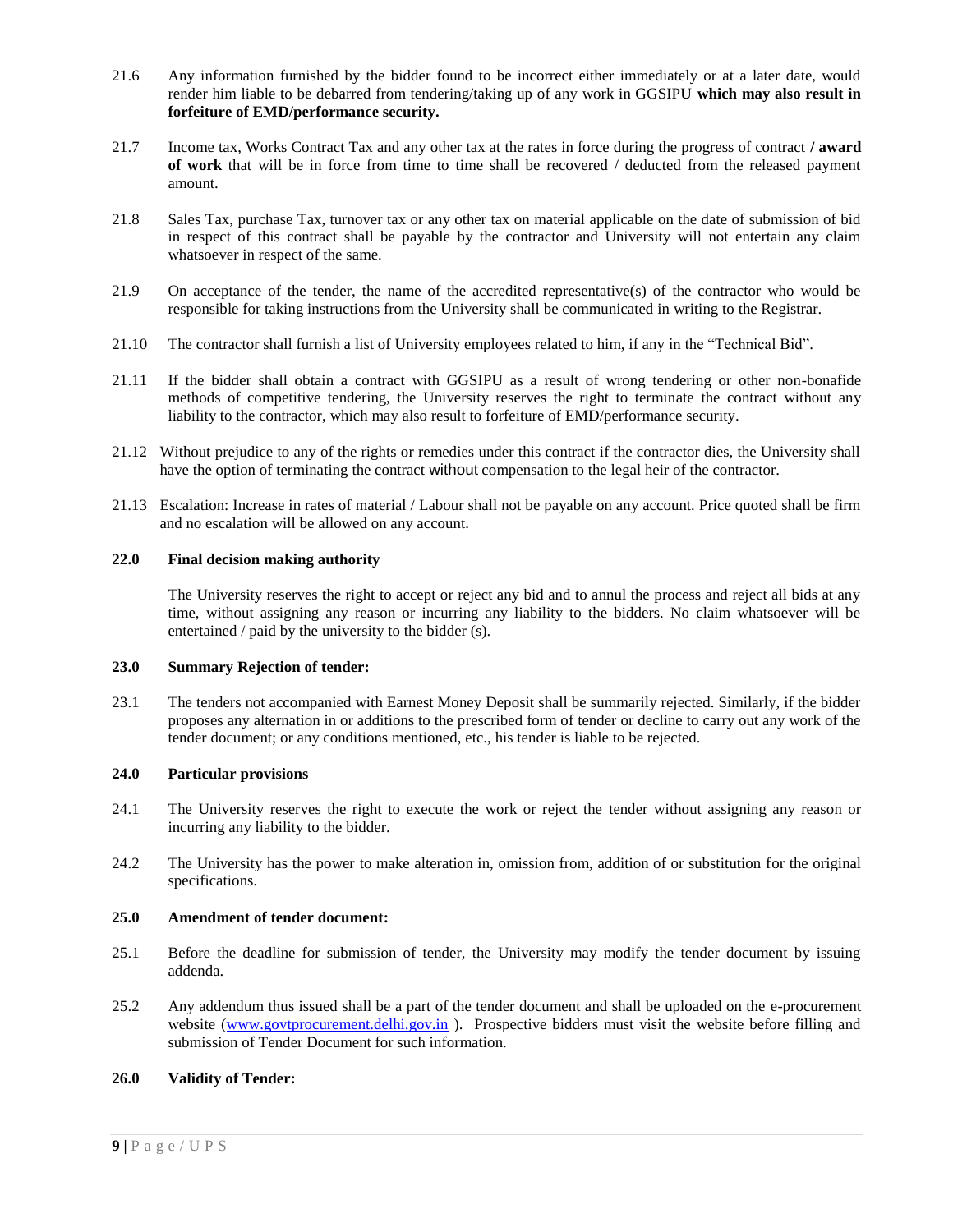**One hundred and Eighty days** from the date of opening of **Financial Bid** of the tender. During this period no bidder shall be allowed to modify/withdraw his tender. In case of withdrawal, the EMD submitted by the bidder shall be forfeited and no claim shall be entertained in this regard.

## **27.0 Performance Guarantee:**

- 27.1 The successful bidder shall be required to furnish a Performance Bank Guarantee of 10% of the total tendered value after successful installation of the product at site. The Performance Guarantee should be valid up to 12 months. The performance security shall be deposited on yearly basis as per order value. The Performance Guarantee shall be accepted in the following form and shall be in favour of "Registrar, GGSIPU", payable at Delhi with a validity of months as under:
	- i. Fixed deposit receipt (FDR) of a nationalized bank (30 months validity)
	- ii. Bank Guarantee (As per Annexure-F) (30 months validity)
- 27.2 Performance Guarantee will be refunded after completion of the specified period of contract as per clause 30.
- 27.3 In case of non submission of Performance Guarantee within specified time, the earnest money will be forfeited and the University may consider to black list/de-bar the contractor.
- 27.4 In case a fixed deposit receipt/ Bank Guarantee of any bank is furnished by the contractor to the University as part of the Performance Guarantee and the Bank is unable to make payment against the said instrument, The loss caused thereby shall fall on the supplier and the supplier shall forthwith on demand furnish additional security to the University to make good the deficit.

## **28.0 Warranty**

- 28.1 In respect to UPSs which are under warranty/limited warranty should provide the services to these UPSs include calling to the OEM to lock call and coordination with manufacturer for repairing /replacement of parts.
- 28.1.1 Period of contract will be for three years from the date of execution of contract on yearly renewal basis depends on satisfactory services of previous year.
- 28.1.2 Vendor has to provide the full support as and when required in any case. Technician may be called for on-site support any time. No TA/DA etc. shall be provided in any case.

### **29.0 Duration**

The duration of the AMC should be for one year which shall be extendable upto 3 years on producing satisfactory work report of previous year and subject to satisfaction of University. The work of AMC should be started within 15 days from award of work order.

### **30.0 Payment Terms**

- 30.1 All the AMC charges will be made half yearly basis after submission of invoice and satisfactory work report duly signed and stamped from various University Deptt/USS of the University.
- 30.2 Each invoice should be submitted in duplicate clearly specifying contract no, goods description, quantity, unit price, total amount along with warranty certificate (if applicable), etc.
- 30.3 No advance payment will be made under any circumstances.

## **31.0 Delay and Non Conformance**

31.1 If the bidder fails to provide the AMC within the period specified in the Purchase Order, University shall without prejudice to its other remedies under the Purchase Order, deduct from the contract price, as liquidated damages, a sum equivalent to 1% (one percent) of the contract price of the delayed goods weekly or part thereof of delay until actual delivery. The penalties will be maximum of 10% of the contract amount / awarded value.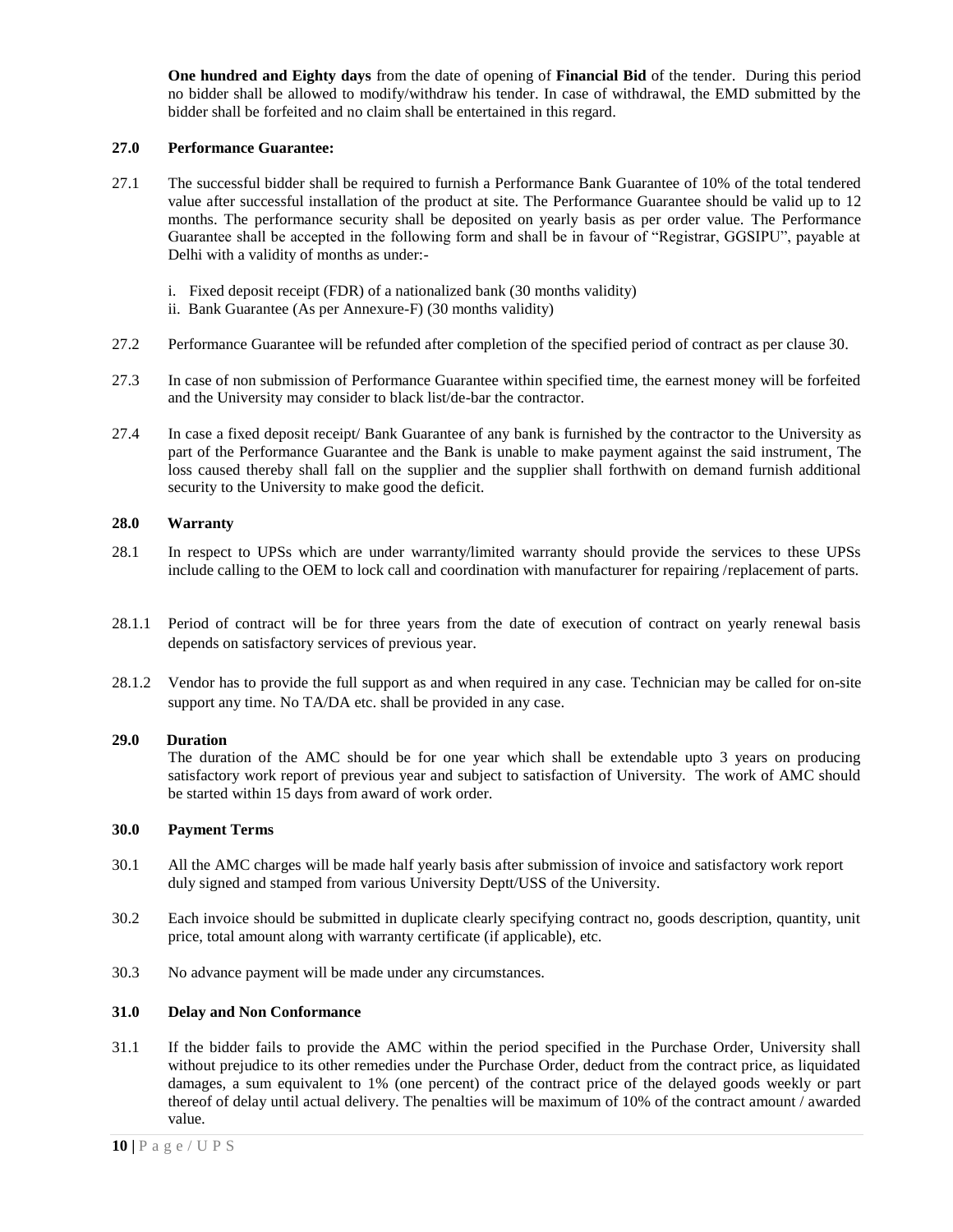- 31.2 In case of delay in supply of the items beyond the period specified in the purchase order or in case the items supplied are either not as per specifications of purchase order or not been replaced by items with right specifications, within one week from rejection of items, the University reserves the right to purchase such items(s) from open market at the cost of supplier.
- 31.3 A penalty of Rs.250/- per day will be charged if the complaint has not been resolved by the vendor within 24 hrs after intimation of complaint by phone/email/online. If the UPS is not repaired within three working days after reporting the complaint, the LD charge will be levied at the rate of 0.5 % per week of AMC value and there after the machine can be repaired from outside at the risk and expense of the firm.
- 31.4 Notwithstanding anything contained in clause 31.2, it supplies are delayed by 15 days or more from stipulated start of AMC work, University reserves the right to terminate the contract without incurring any liability towards cancellation charges. The University will be further within its rights to foreit/encash the performance guarantee apart from blacklisting / debarring the defaulting firm.

## **32.0 Packing and Marking**

32.1 All packing should be strong enough to withstand rough handling during loading/ unloading and transporting. Fragile articles should be packed with special precaution and should bear the marking like Fragile, handle with care, This side up etc.

## **33.0 Substitution and Wrong Supplies**

Unauthorized substitution or materials delivered in error of wrong description or quality or supplied in excess quantity or rejected goods shall be returned to the contractor at contractor's cost and risk.

## **34.0 Insurance, Freight and Deliveries**

- 34.1 The supplier shall make his own arrangements towards safe and complete delivery including insurance, freight, state level permits etc. as applicable at the designated locations indicated by University in the Purchase Order.
- 34.2 The contractor will keep University informed about changes, if any, in various stages of deliveries.

### **35.0 Arbitration and Settlement of Disputes:**

- 35.1 University and the contractor shall make every effort to resolve amicably by direct information negotiation by difference or dispute arising between them under or in connection with the University order.
- 35.2 If after thirty (30) days from the commencement of such informal negotiations, University and the supplier are unable to resolve amicably the dispute; either party may require that the dispute be referred for resolution to the formal mechanisms as specified hereunder:
- 35.2.1 Any dispute or differences whatsoever arising out of this contract shall be settled by Arbitrator in accordance with provisions of arbitration and conciliation act, 1996 and the award made in pursuance thereof shall be final and binding on the parties. The sole arbitrator shall be appointed by the Vice Chancellor of GGSIP University.
- 35.2.2 The performance under this contract shall not stop for any reason whatsoever during the said dispute/proceedings, unless the contractor is specifically directed by University to desist from working in this behalf.
- 35.2.3 The venue of arbitration shall be Delhi/ New Delhi. The language of proceedings shall be English. The Law governing the substantive issues between the parties shall be the Laws of India. All disputes are subject to the jurisdiction of the Delhi Courts only
- 35.2.4 It is also a term of that if any fees are payable to the arbitrator, these shall be paid equally by both the parties. It is also a term of the contract that the arbitrator shall be deemed to have entered on the reference on the date he issues notice to both the parties calling them to submit their statement of claims and counter statement of claims.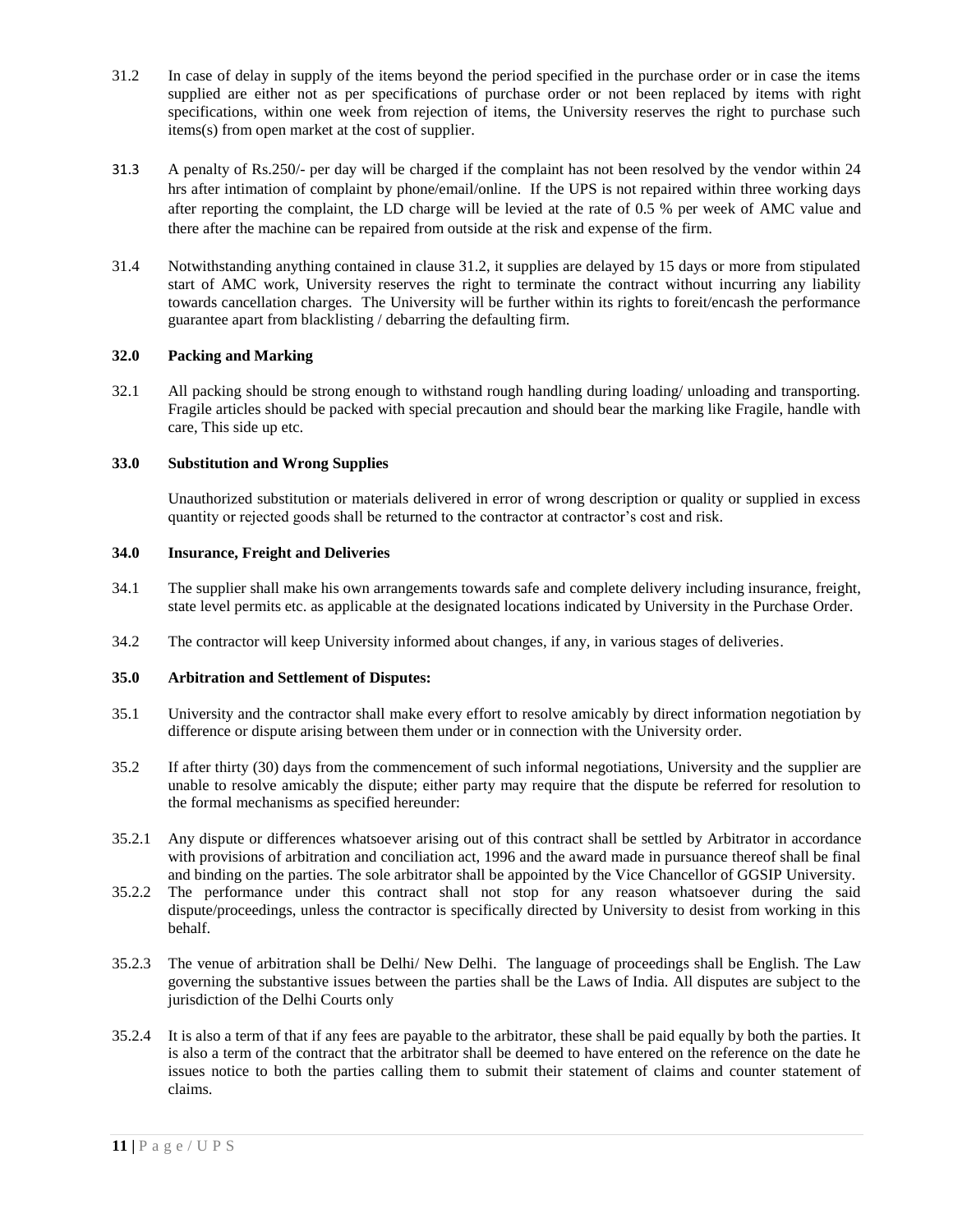**36.0** Force Majeure For purpose of this Clause, Force Majeure shall mean fires, floods, natural disasters or other acts, that are unanticipated or unforeseeable, and not brought about at the instance of the party claiming to be affected by such event, or which, if anticipated or foreseeable, could not be avoided or provided for, and which has caused the non-performance or delay in performance, such as war, turmoil, strikes, sabotage, explosions, quarantine restriction beyond the control of either party. A party claiming Force Majeure shall exercise reasonable diligence to seek to overcome the Force Majeure event and to mitigate the effects thereof on the performance of its obligations under this Supply Order.

If a Force Majeure situation arises, the supplier shall promptly notify the University in writing of such conditions and the cause thereof. Unless otherwise directed by the University in writing, the Supplier shall continue to perform its obligations under the Purchase Order as far as is reasonably practical, and shall seek all reasonable alternative means for performance not prevented by the Force Majeure event.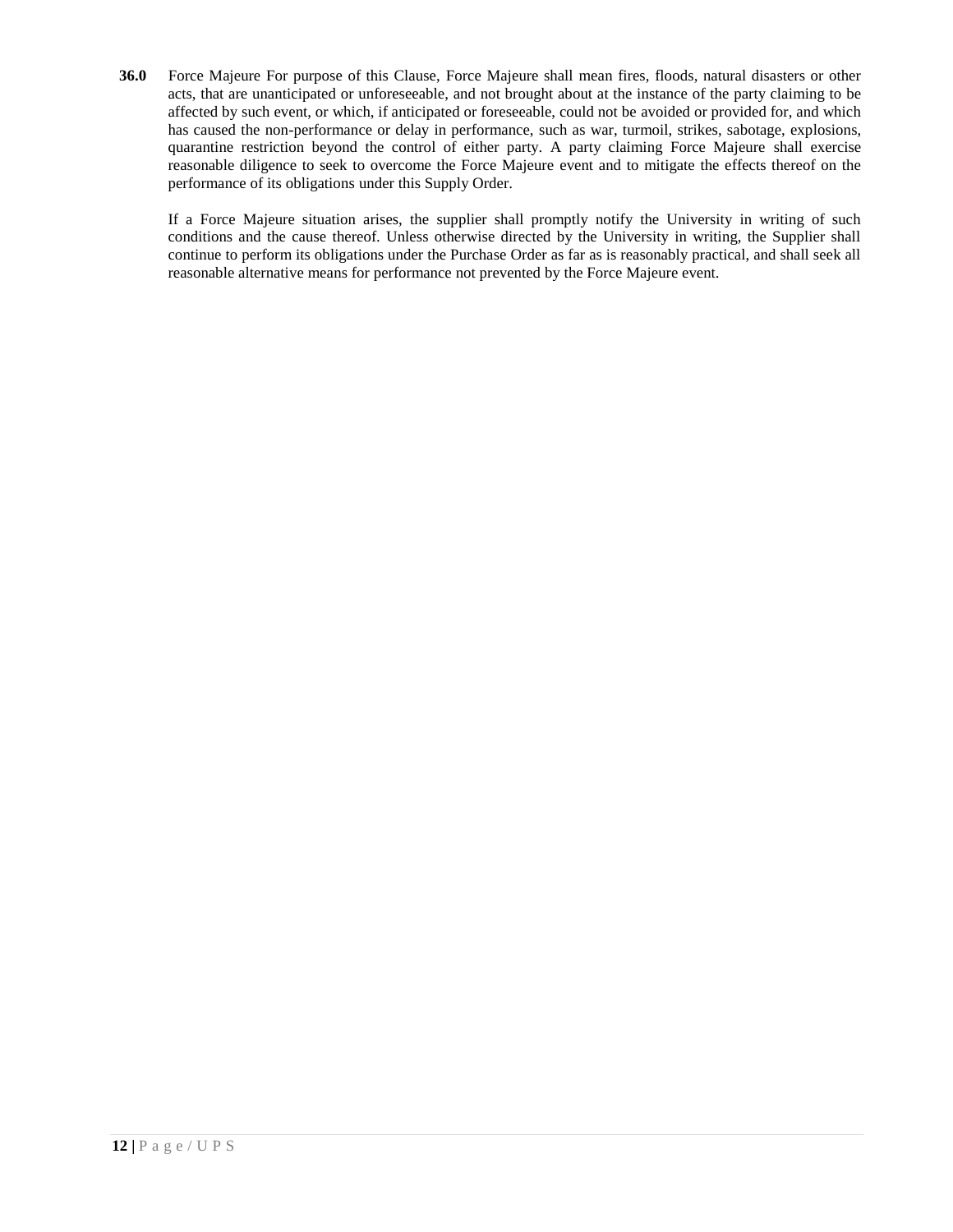# **SECTION II**

## **INFORMATION REGARDING TECHNICAL ELIGIBILITY (Annexure A, A1, A2, A3,B,C,D, E,F,J & Check list for submission of bid)**

(**Separate information for each items of tender is be given)**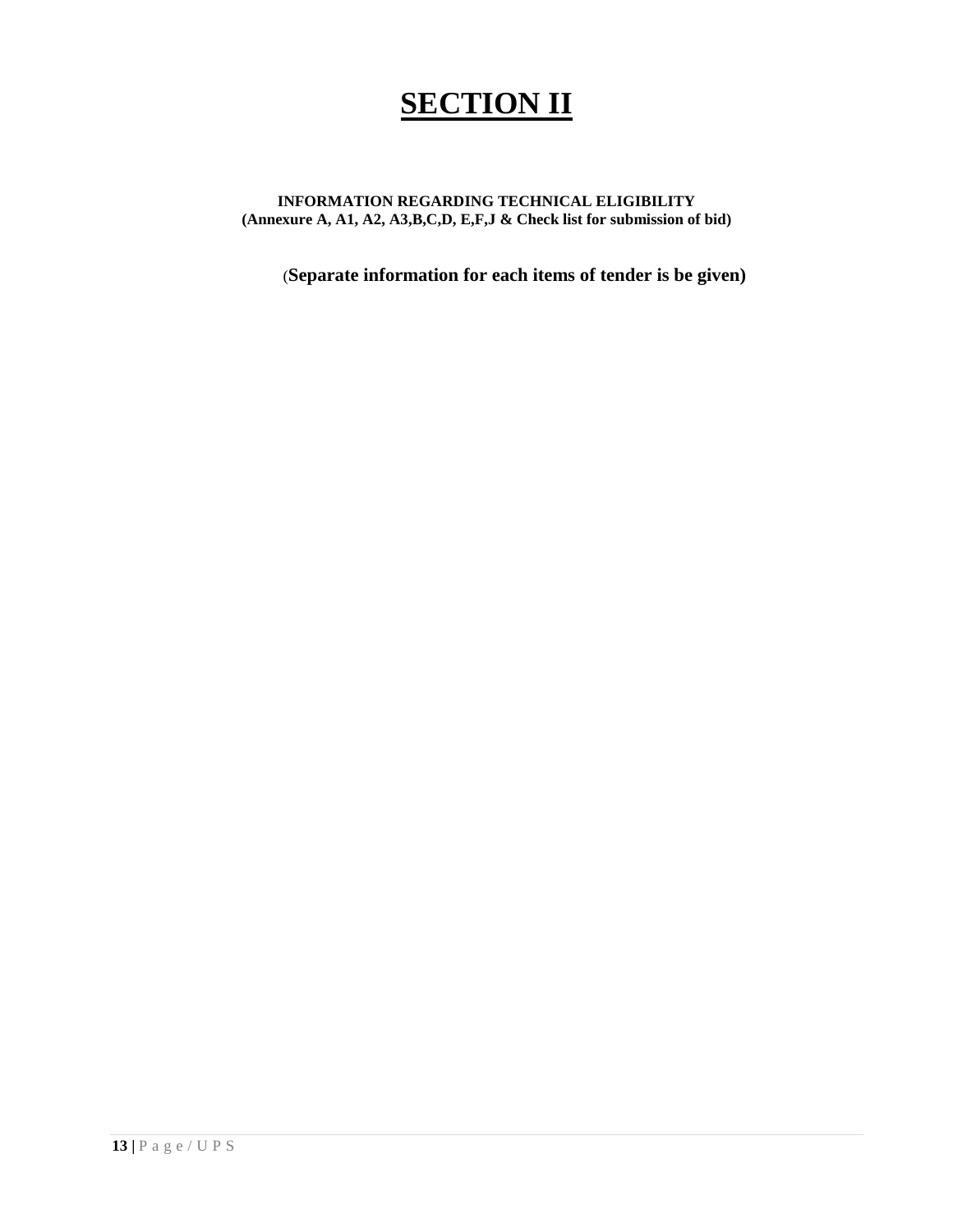From:

To

**The Registrar** GGS IPU Sector 16C, Dwarka, Delhi

## Sub: Submission of Tender Document for the work of "**onsite AMC of University UPS**' **at GGSIPU Campus, Sector 16C, Dwarka, New Delhi".**

Sir,

Having examined the details given in Tender document for the above work, I/we hereby submit the relevant information:-

1. I/we hereby certify that all the statement made and information supplied in the enclosed annexure / forms accompanying statement are true and correct.

2. I/we have furnished all information and details necessary for eligibility and have no further pertinent information to Supply & Installation.

Name & Signature(s) of Bidder(s) with seal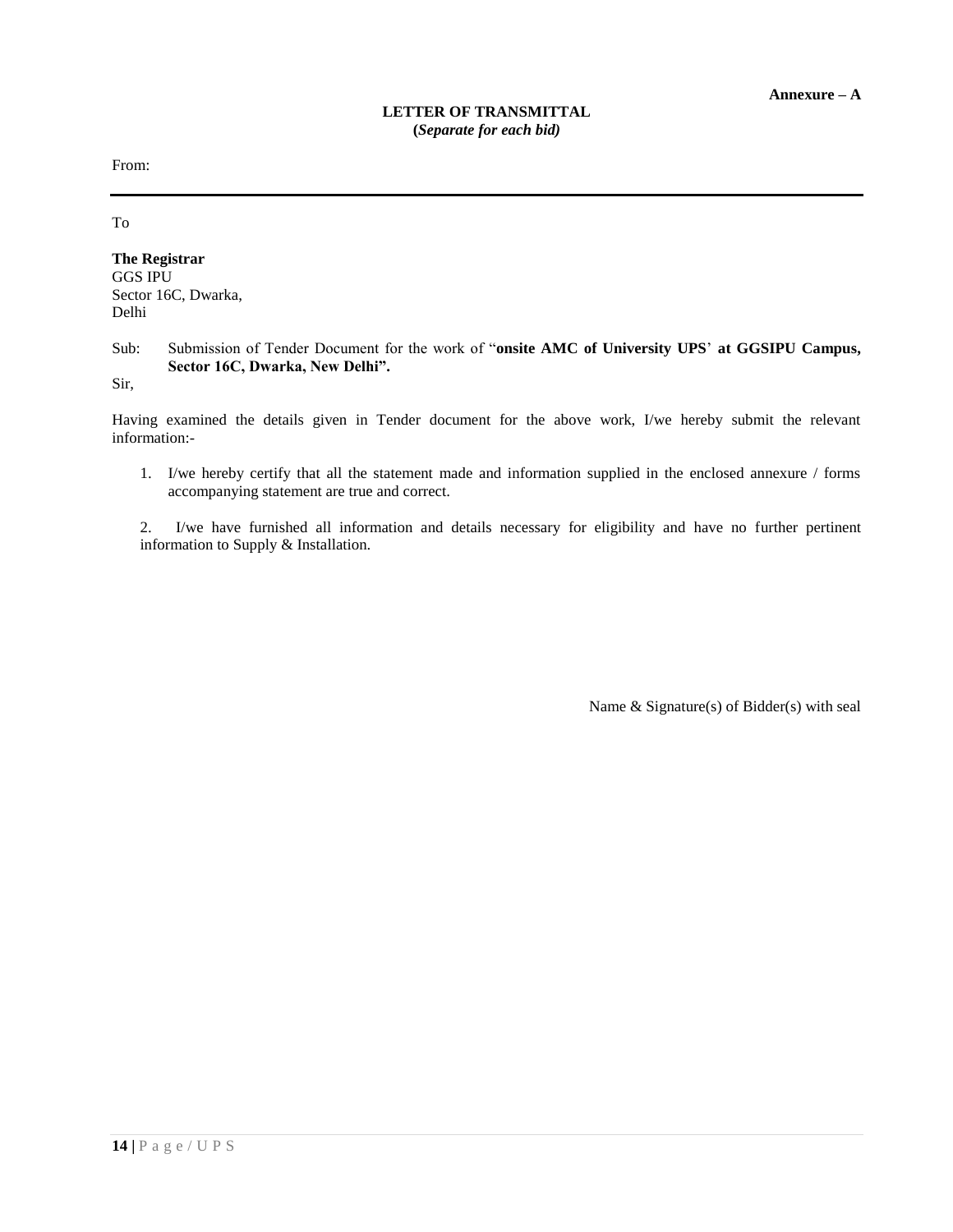Annexure – A1

## **DECLARATION BY THE BIDDER**

**(***Separate for each bid)*

We \_\_\_\_\_\_\_\_\_\_\_\_\_\_\_\_\_\_\_\_\_\_\_\_\_ (Name of the Bidder) hereby represent that we have gone through and understood the Bidding Document (which in two parts) in Part-I (Commercial Section & Technical Section) and Part-II (Schedule of Quantities) and that our Bid has been prepared accordingly in compliance with the requirement stipulated in the said documents.

We are submitting a copy of Bidding Document marked "Original" as part of our Bid duly signed and stamped on each page in token of our acceptance. We undertake that Part-I and Part-II of the Bidding Document shall be deemed to form part of our bid and in the event of award of work to us, the same shall be considered for constitution of Contract Agreement. Further, we shall sign and stamp each page of this Part-I and Part-II as a token of Acceptance and as a part of the Contract in the event of award of Contract to us.

We further confirm that we have indicated prices in Schedule of Quantities and submitted in Price Bid in separately sealed envelope. We confirm that rate quoted by us includes price for all works/activities/supply etc. as mentioned in item description of the items in Schedule of Quantities.

| <b>SIGNATURE OF BIDDER</b> |  |
|----------------------------|--|
| <b>NAME OF BIDDER</b>      |  |
| <b>COMPANY SEAL</b>        |  |

**Note :** This declaration should be signed by the Bidder's representative who is signing the Bid.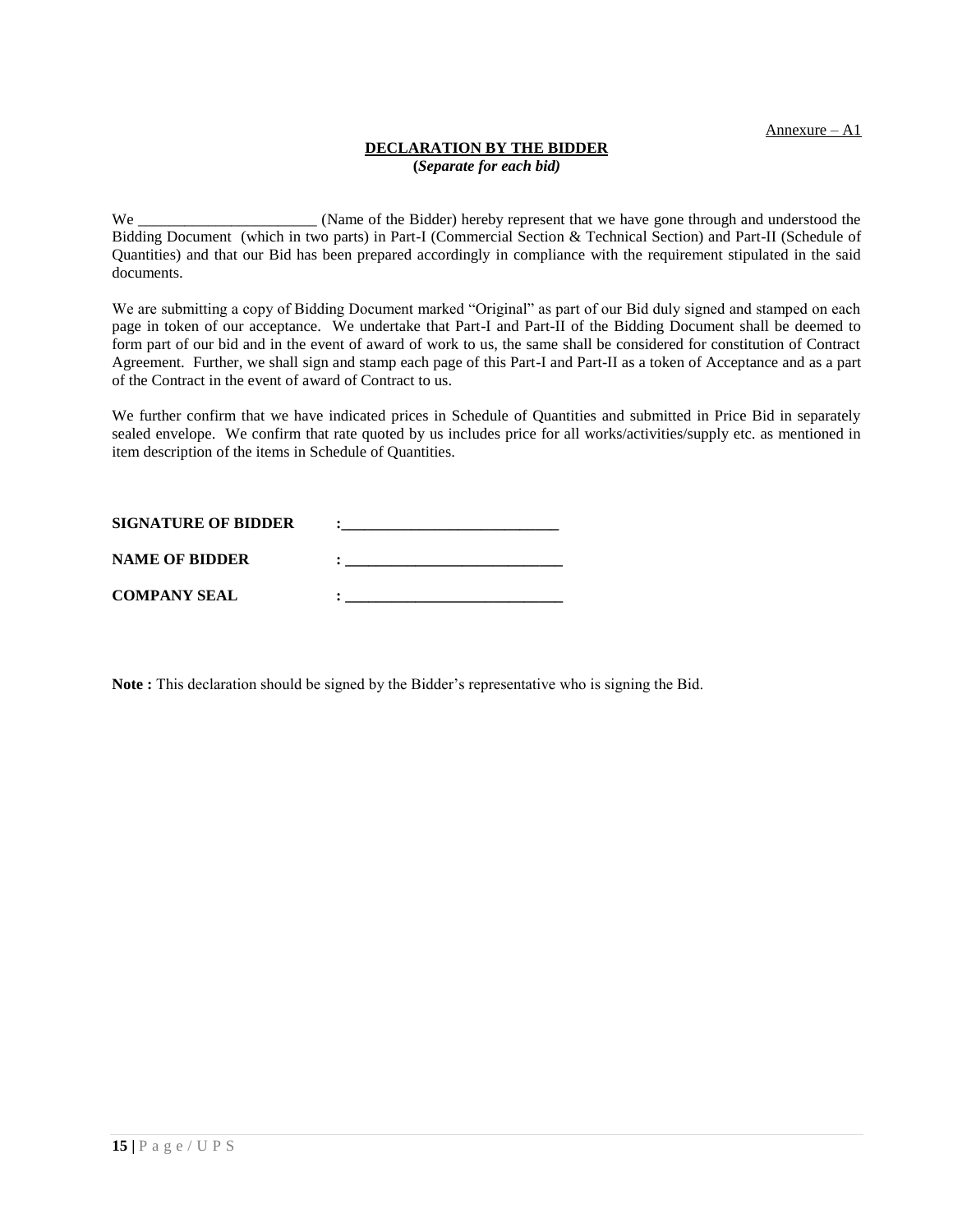## **Annexure – A2**

## **COMPLIANCE TO BID REQUIREMENT (***Separate for each bid)*

We hereby agree to fully comply with, abide by and accept without variation, deviation or reservation all technical, commercial and other conditions whatsoever of the Bidding Documents and Addendum to the Bidding Documents, if any, for subject work issued by GGSIPU.

We hereby further confirm that any terms and conditions if mentioned in our bid (Un-priced as well as Priced Part) shall not be recognized and shall be treated as null and void.

| <b>SIGNATURE OF BIDDER</b> |  |
|----------------------------|--|
| <b>NAME OF BIDDER</b>      |  |
| <b>COMPANY SEAL</b>        |  |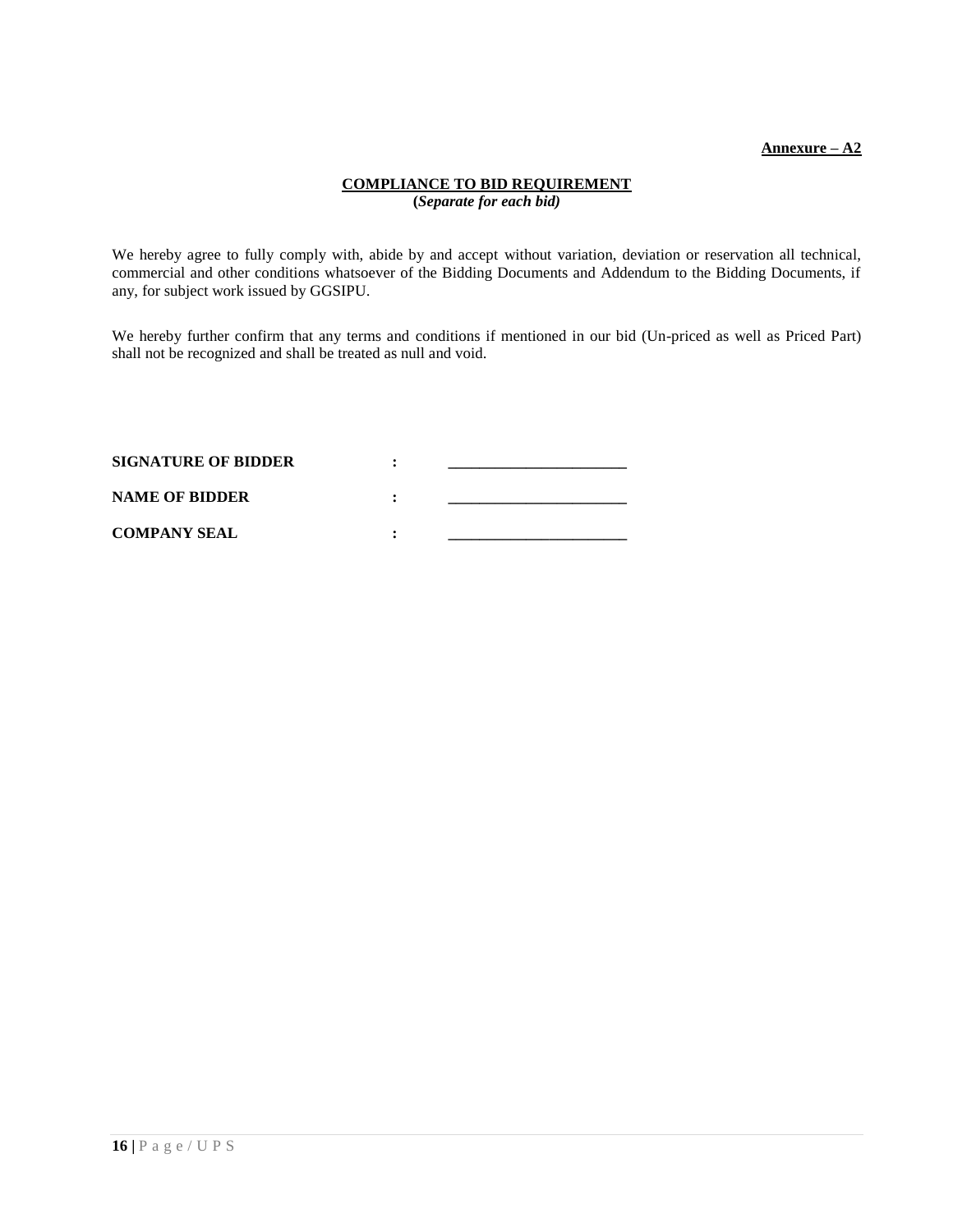## **DECLARATION BY THE BIDDER**

**(***Separate for each bid)*

We \_\_\_\_\_\_\_\_\_\_\_\_\_\_\_\_\_\_\_\_\_\_\_ (Name of the Bidder) hereby declare that the items for which we have quoted our price in the Financial Bid would not be an item used so far for demo/any other purposes and will be unused (brand new).

| <b>SIGNATURE OF BIDDER :</b> |  |
|------------------------------|--|
| <b>NAME OF BIDDER</b>        |  |
| <b>COMPANY SEAL</b>          |  |

**Note:** This declaration should be signed by the Bidder's representative who is signing the Bid.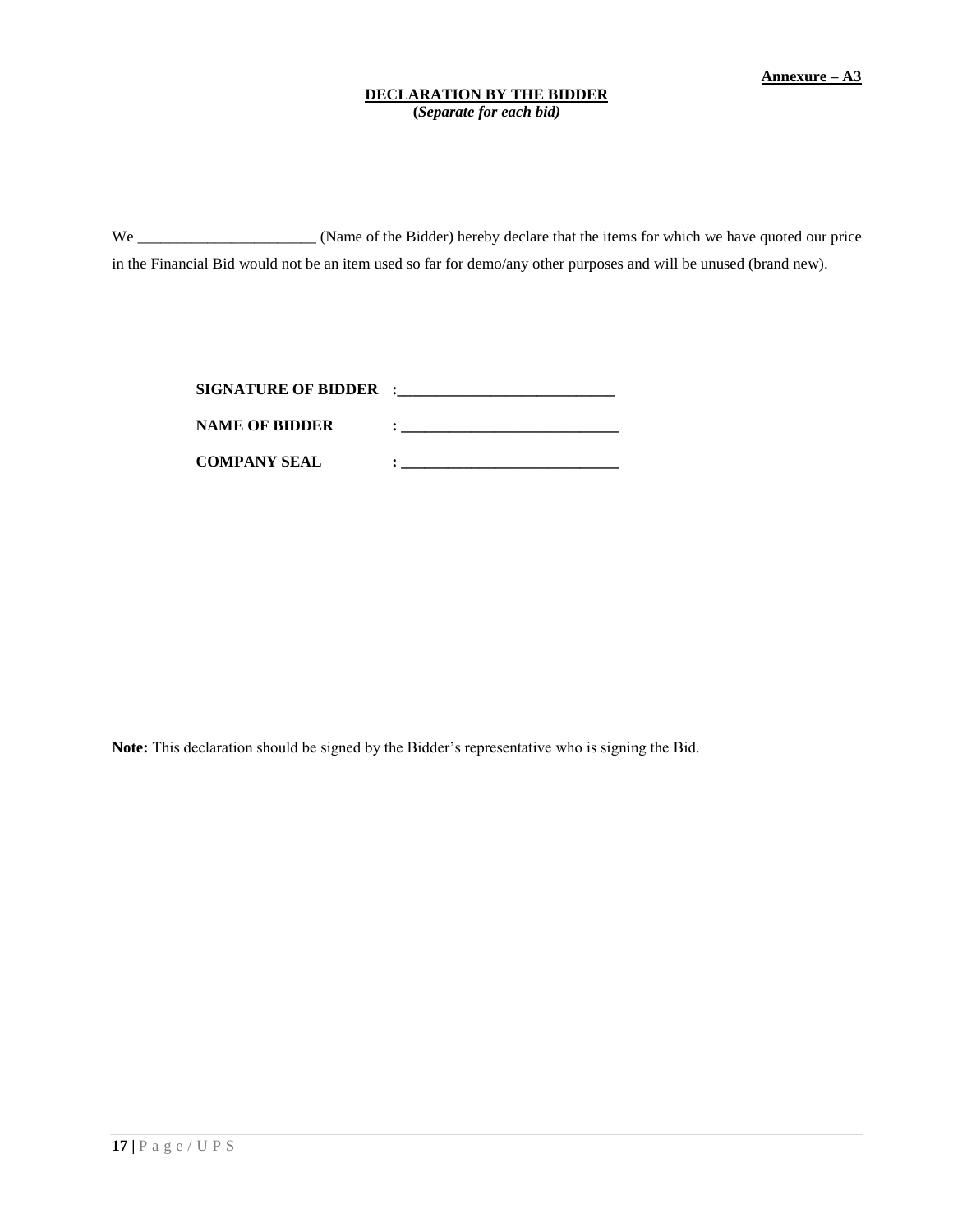### **ORGANISATION STRUCTURE**

#### **(***Separate for each bid)*

- 1. Name & Address of the Bidder :
- 2. Telephone No./Fax No./ e-mail :
- 3. Legal status of the Bidder (attach copies of original document defining the legal status)
	- a) An Individual
	- b) A proprietary firm
	- c) A firm in partnership
	- d) A limited company or Corporation
	- e) A Public Sector Undertaking
- 4. Particulars of registration with various Government Bodies (Attach attested Photo Copy) Organization /Place of registration Registration No
- 5. A) PAN No. --------------------------------- B) GST No. ------------------------------- C) Service T No. ----------------------------
- 6. Names and Titles of Directors & Officers with designation to be concerned with this work. :
- 7. Name & Designation of individuals authorized to act for the organization: (Pl attach power of attorney in favour of authorized representative duly signed by authorized signatory)
- 8. Has the Bidder ever required to suspend work for a period of more than six months continuously after you commenced the business? If so, give the name of the project and reasons of suspension of work.  $\cdot$  :
- 9. Has the Bidder, or any constituent partner in case of partnership firm, ever abandoned the awarded work before its completion? If so, give name of the project and reasons for abandonment.
- 10. Has the Bidder, or any constituent partner in case of partnership firm, ever been debarred/ black listed for tendering in any organization at any time? If so, give details. :
- 11. Has the Bidder, or any constituent partner in case of partnership firm, ever been convicted by a court of law? If so, give details.
- 12. Any other information considered necessary but not included above. :

(Stamp, Name & Signature of Bidder)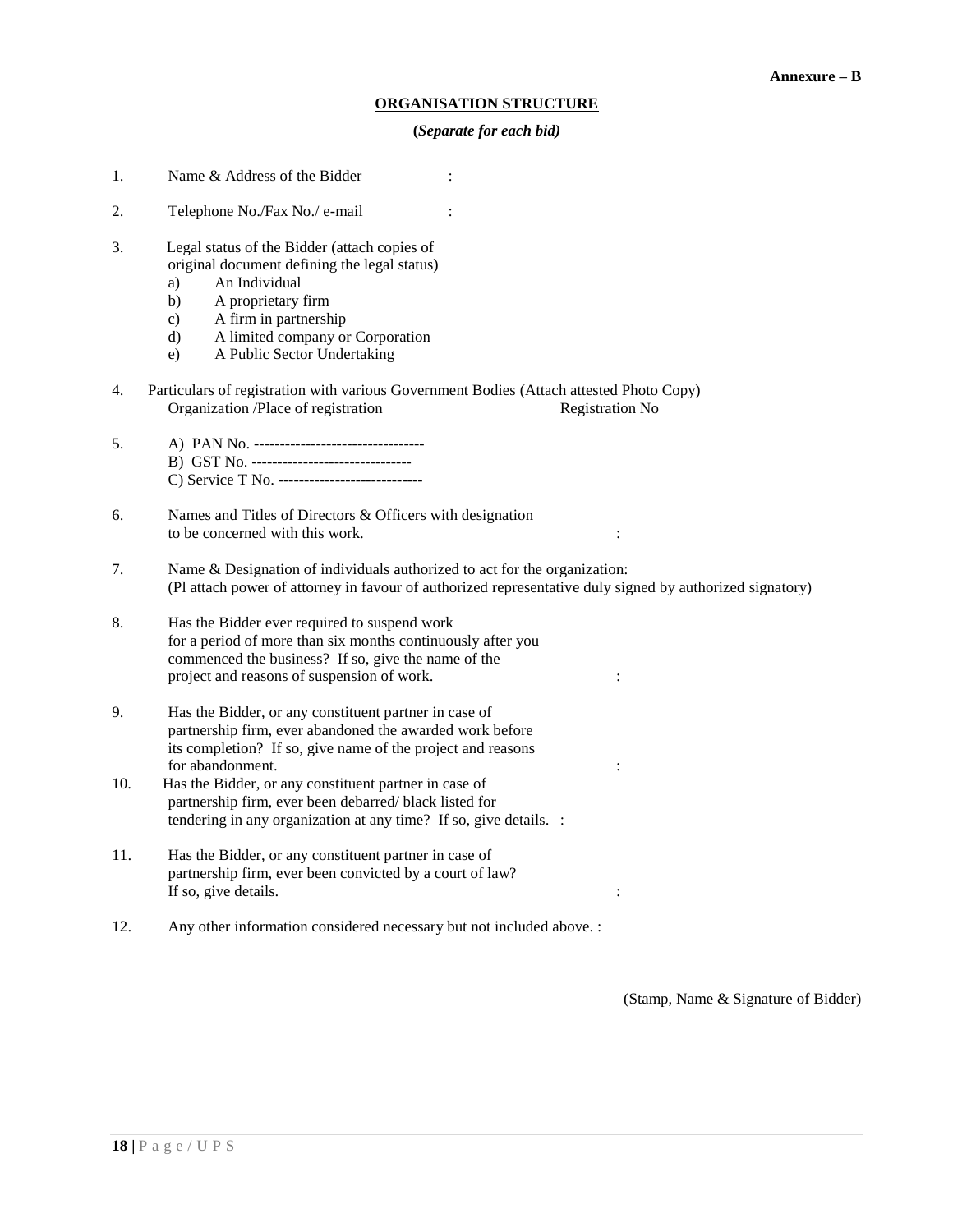## **DETAILS OF ANNUAL TURNOVER (***Separate for each bid)*

## **A. FINANCIAL DETAILS**

| <b>Financial Years</b> | <b>Gross Annual Turnover (Rs. In</b><br>Lakhs) | Profit/Loss (Rs. In Lakhs) |
|------------------------|------------------------------------------------|----------------------------|
| 2016-2017              |                                                |                            |
| 2015-2016              |                                                |                            |
| 2014-2015              |                                                |                            |

**B. Audited balance sheet and profit & loss account for above three years to be submitted. Must be attested by the Chartered Accountant.**

**Signature & stamp by Chartered Accountant**

 **(Stamp, Name & Signature of Bidder)**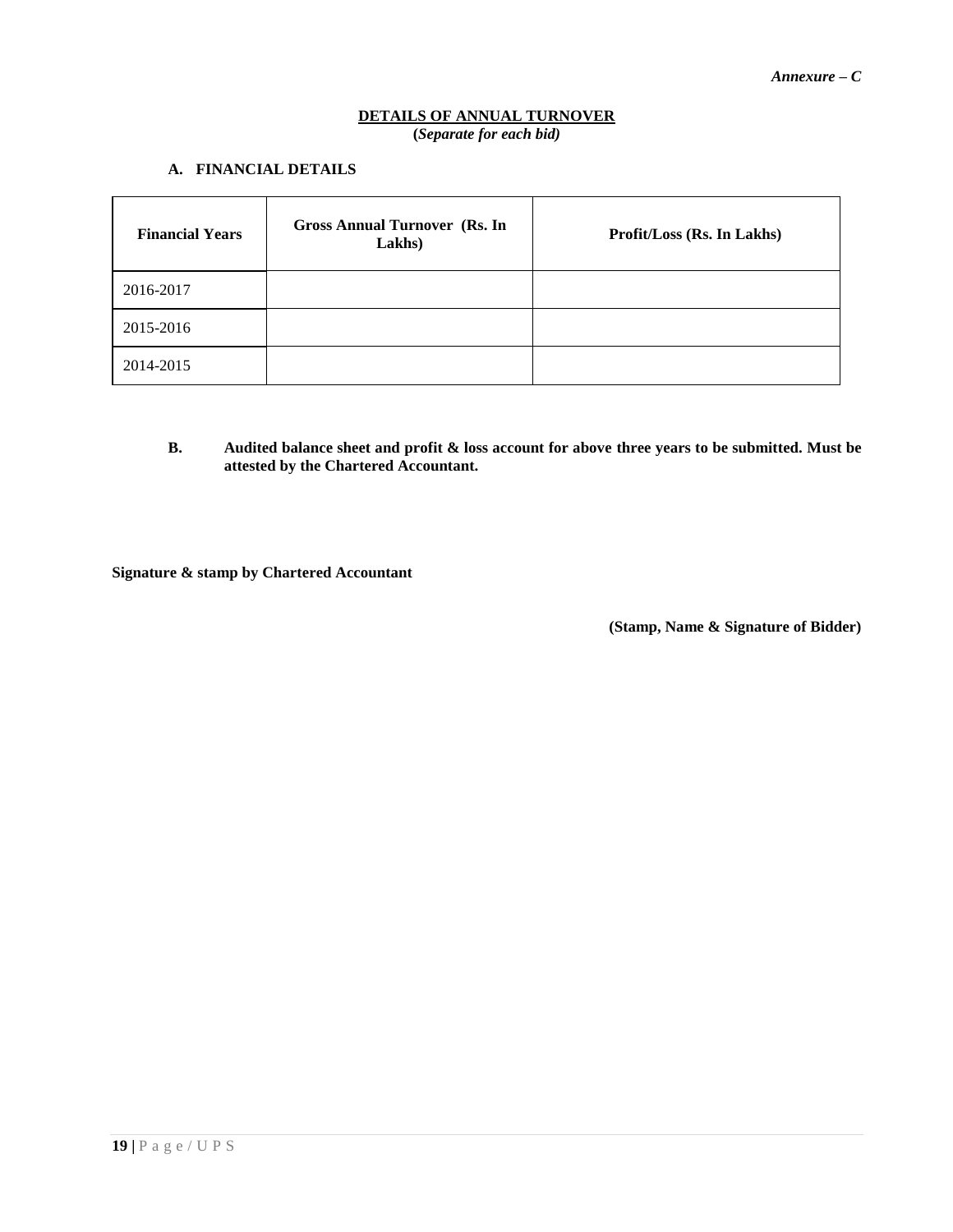*Annexure – D*

## **DETAILS OF SUPPLY OF ITEMS (AS PER SPECIFICATION GIVEN IN SECTION III) IN LAST 03 (THREE) YEARS (***Separate for each bid)*

| S. No. | POSTAL ADDRESS OF CLIENT<br>WITH CONTACT NUMBERS | <b>STARTING</b><br><b>DATE</b> | <b>SCHEDULED</b><br><b>COMPLETION</b><br><b>DATE</b> | <b>ACTUAL</b><br><b>COMPLETION</b><br><b>DATE</b> | <b>REASONS</b><br>FOR DELAY,<br>IF, ANY |
|--------|--------------------------------------------------|--------------------------------|------------------------------------------------------|---------------------------------------------------|-----------------------------------------|
|        |                                                  |                                |                                                      |                                                   |                                         |
|        |                                                  |                                |                                                      |                                                   |                                         |
|        |                                                  |                                |                                                      |                                                   |                                         |
|        |                                                  |                                |                                                      |                                                   |                                         |
|        |                                                  |                                |                                                      |                                                   |                                         |
|        |                                                  |                                |                                                      |                                                   |                                         |
|        |                                                  |                                |                                                      |                                                   |                                         |
|        |                                                  |                                |                                                      |                                                   |                                         |
|        |                                                  |                                |                                                      |                                                   |                                         |
|        |                                                  |                                |                                                      |                                                   |                                         |

**(Stamp, Name & Signature of Bidder)**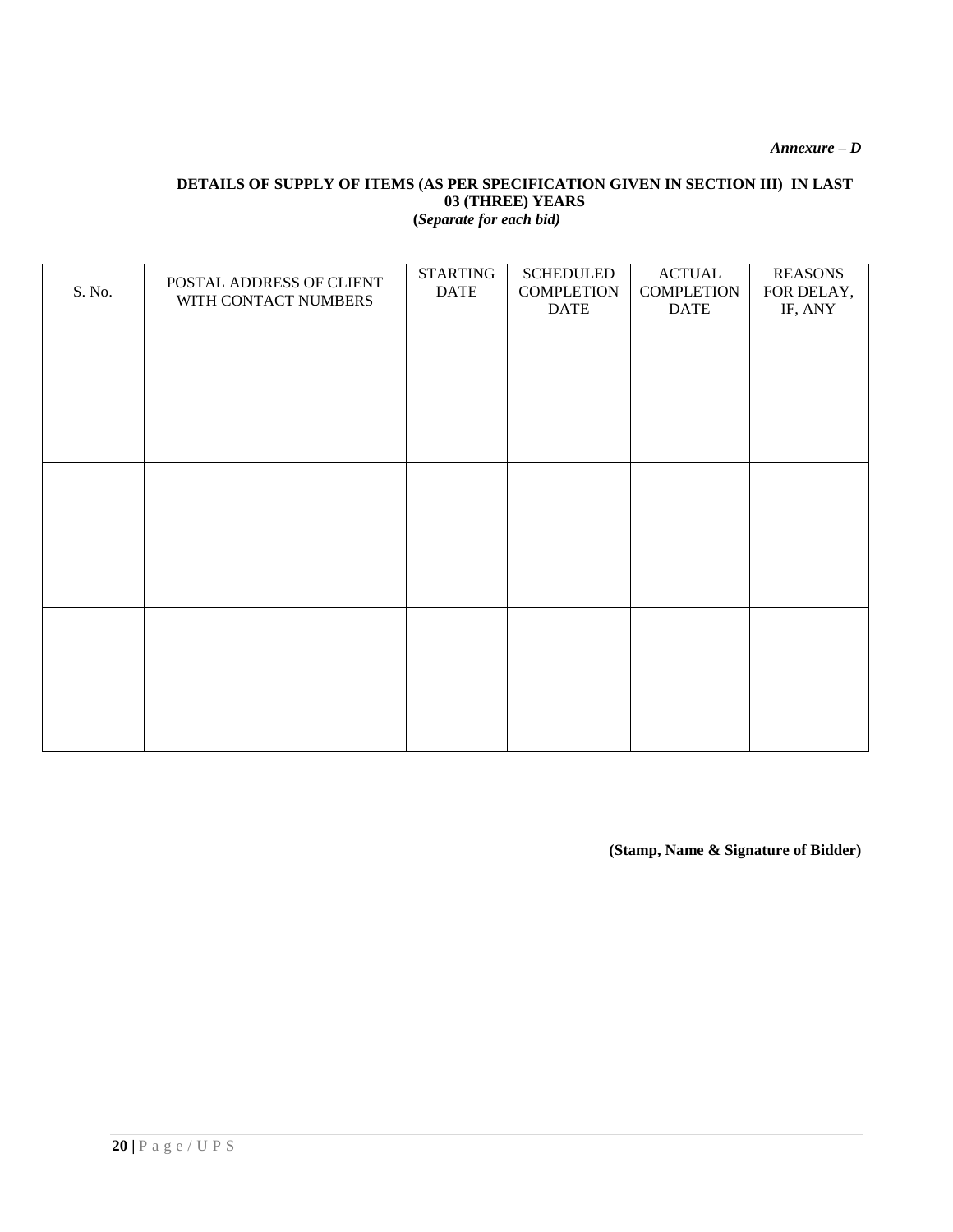### **DECLARATION FOR FAIR BUSINESS BY THE BIDDER (***Separate for each bid)*

This is to certify that We, M/s\_\_\_\_\_\_\_\_\_\_\_\_\_\_\_\_\_\_\_\_\_\_\_ in submission of this offer confirm that:-

- i) We have not made any misleading or false representation in the forms, statements and attachments in proof of the qualification requirements;
- ii) We do not have records of poor performance such as abandoning the work, not properly completing the contract, inordinate delays in completion, litigation history or financial failures etc.
- iii) Business has not been banned with us by any Central / State Government Department/ Public Sector Undertaking or Enterprise of Central / State Government.
- iv) We have submitted all the supporting documents and furnished the relevant details as per prescribed format.
- v) The information and documents submitted with the tender by us are correct and we are fully responsible for the correctness of the information and documents submitted by us.
- vi) We understood that in case of any statement/information/document furnished by us or to be furnished by us in connection with this offer is found to be incorrect or false, our EMD in full will be fortified and business dealings will be banned.
- vii) We have not been punished / penalized by way of imprisonment in last three years.
- viii) We have not been blacklisted /debarred by any of the Government/Public Sector Agency in last three years.

### SEAL, SIGNATURE & NAME OF THE BIDDER

Signing this document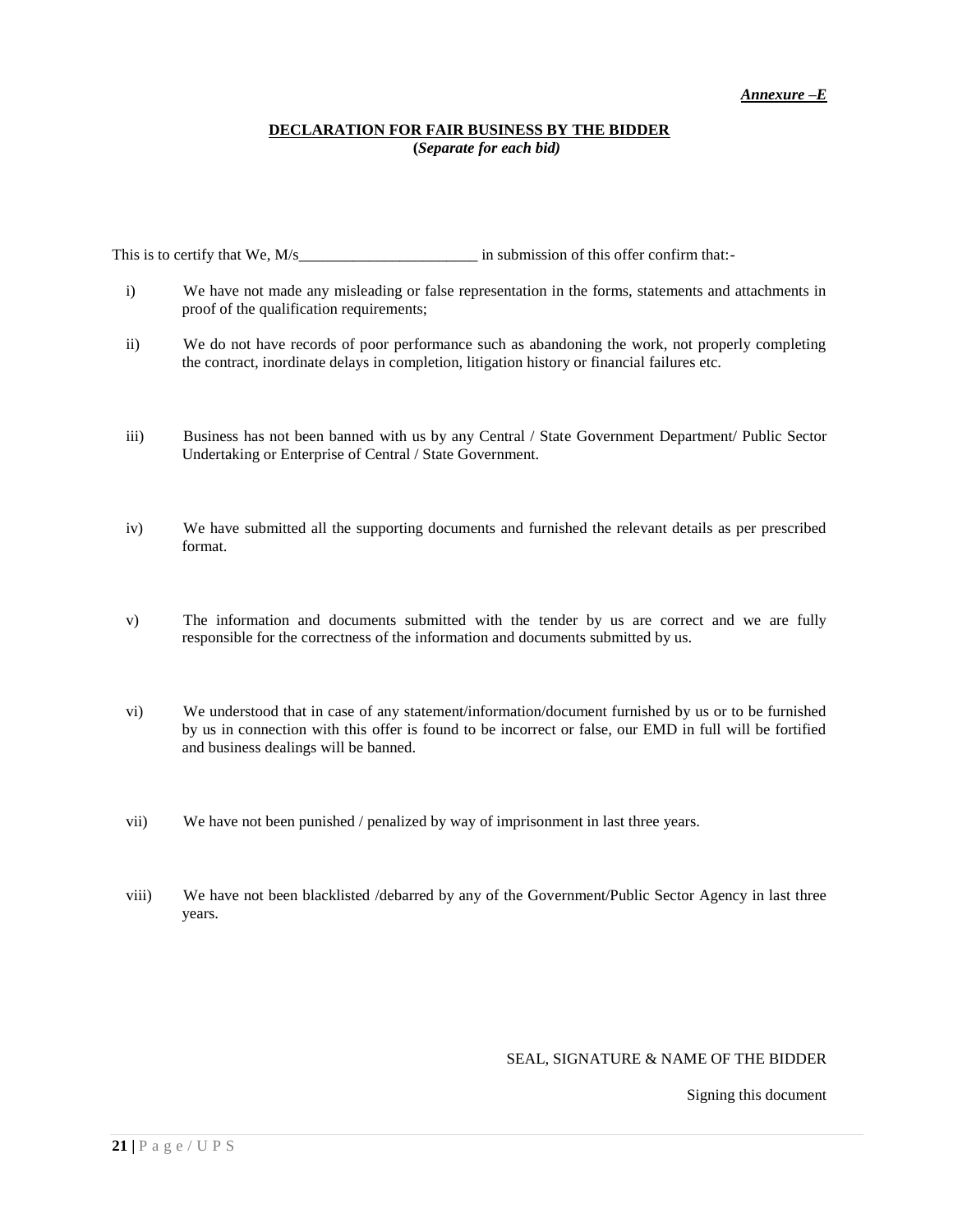## **CHECK LIST FOR SUBMISSION OF BID (***Separate for each bid)*

Bidder is requested to fill this check list and ensure that all details/documents have been furnished as called for in the Bidding Document along with duly filled in, signed & stamped checklist **with each copy of the "Un-priced**  bid (Part  $-1$ )".

## **Please tick the box and ensure compliance**:

|   | <b>EMD</b>                                                                                                  |
|---|-------------------------------------------------------------------------------------------------------------|
|   | <b>Bid Forwarding Letter</b>                                                                                |
| 3 | Power of Attorney in Favour of the person<br>who has signed the bid on stamp paper of<br>Appropriate value. |
| 4 | Partnership Deed in case of partnership firm and<br>Article of Association in case of limited company.      |
| 5 | Compliance to Bid Requirement                                                                               |
| 6 | Declaration by the bidder                                                                                   |
| 7 | All pages of the bid have been page numbered in sequential manner.                                          |
| 8 | Annexure(s) – A, A1, A2, A3 to E                                                                            |

9 Valid, PAN, GST, DVAT, Service Tax, Excise Registration etc

| <b>SIGNATURE OF BIDDER</b> |  |
|----------------------------|--|
| <b>NAME OF BIDDER</b>      |  |
| <b>COMPANY SEAL</b>        |  |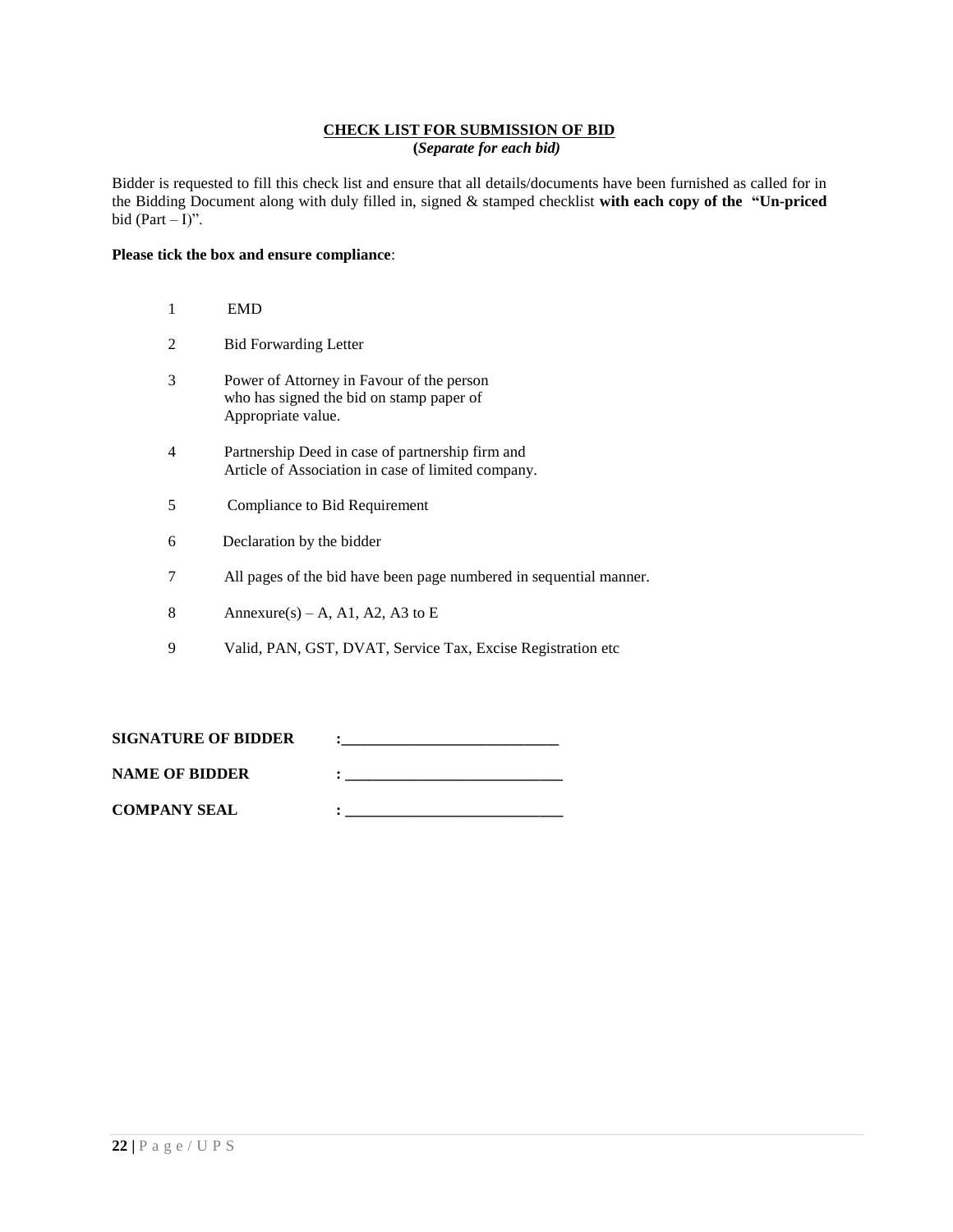## **Form of Performance Guarantee Bank Guarantee Bond**

1. In consideration of the GGSIPU (hereinafter called "The University") having offered to accept the terms and conditions of the proposed agreement between ---------------- and ----------------------------- (hereinafter called "the said Contractor(s)") for the work ------------------------------------------------- (hereinafter called "the said agreement") having agreed to production of a irrevocable Bank Guarantee for Rs.---------------------- (Rupees ---------------------------------------------- only) as a security/guarantee from the contractor(s) for compliance of his obligations in accordance with the terms and condition in the said agreement.

We, ----------------- (indicate the name of the Bank) --------------- (hereinafter referred as "the Bank") hereby undertake to pay to the University an amount not exceeding Rs.--------------- (Rupees ---------------------------------- only) on demand by the University.

- 2. We, -----------------------(indicate the name of the Bank) do hereby undertake to pay the amounts due and payable under this guarantee without any demure, merely on a demand from the University stating that the amount claimed is required to meet the recoveries due or likely to be due from the said contractor(s). Any such demand made on the bank shall be conclusive as regards the amount due and payable by the bank under this Guarantee. However, our liability under this guarantee shall be restricted to an amount not exceeding Rs.------------------ (Rupees --------------------------------------- only).
- 3. We, the said bank further undertake to pay the University any money so demanded notwithstanding any dispute or disputes raised by the contractor(s) in any suit or proceeding pending before any court or Tribunal relating thereto, our liability under this present being absolute and unequivocal.

The payment so made by us under this bond shall be a valid discharge of our liability for payment there under and the Contractor(s) shall have no claim against us for making such payment.

- 4. We, ---------------------------------(indicate the name of the Bank) further agree that the guarantee herein contained shall remain in full force and effect during the period that would be taken for the performance of the said agreement and that it shall continue to be enforceable till all the dues of the University under or by virtue of the said agreement have been fully paid and its claims satisfied or discharged or till Project-in-Charge on behalf of the University certified that the terms and conditions of the said agreement have been fully and properly carried out by the said Contractor(s) and accordingly discharges this guarantee.
- 5. We, --------------------------------(indicate the name of the Bank) further agree with the University that the University shall have the fullest liberty without our consent and without affecting in any manner our obligation hereunder to vary any of the terms and conditions of the said agreement or to extend time of performance by the said Contractor(s) from time to time or to postpone for any time or from time to time any of the powers exercisable by the University against the said contractor(s) and to forbear or enforce any of the terms and conditions relating to the said agreement and we shall not be relieved from our liability by reason of any such variation, or extension being granted to the said Contractor(s) or for any forbearance, act of omission on the part of the University or any indulgence by the University to the said Contractor(s) or by any such matter or thing whatsoever which under the law relating to sureties would, but for this provision, have effect of so relieving us.
- 6. This guarantee will not be discharged due to the change in the constitution of the Bank or the Contractor(s).
- 7. We, -------------------------------------(indicate the name of the Bank) lastly undertake not to revoke this guarantee except with the previous consent of the University in writing.
- 8. This guarantee shall be valid upto -------------------- unless extended on demand by the University. Notwithstanding anything mentioned above, our liability against this guarantee is restricted to Rs.--------- ------ (Rupees --------------------------------------- only) and unless a claim in writing is lodged with us within six months of the date of expiry or the extended date of expiry of this guarantee all our liabilities under this guarantee shall stand discharged.

Dated the ----------- day of -------------- for ---------------- (indicate the name of the Bank)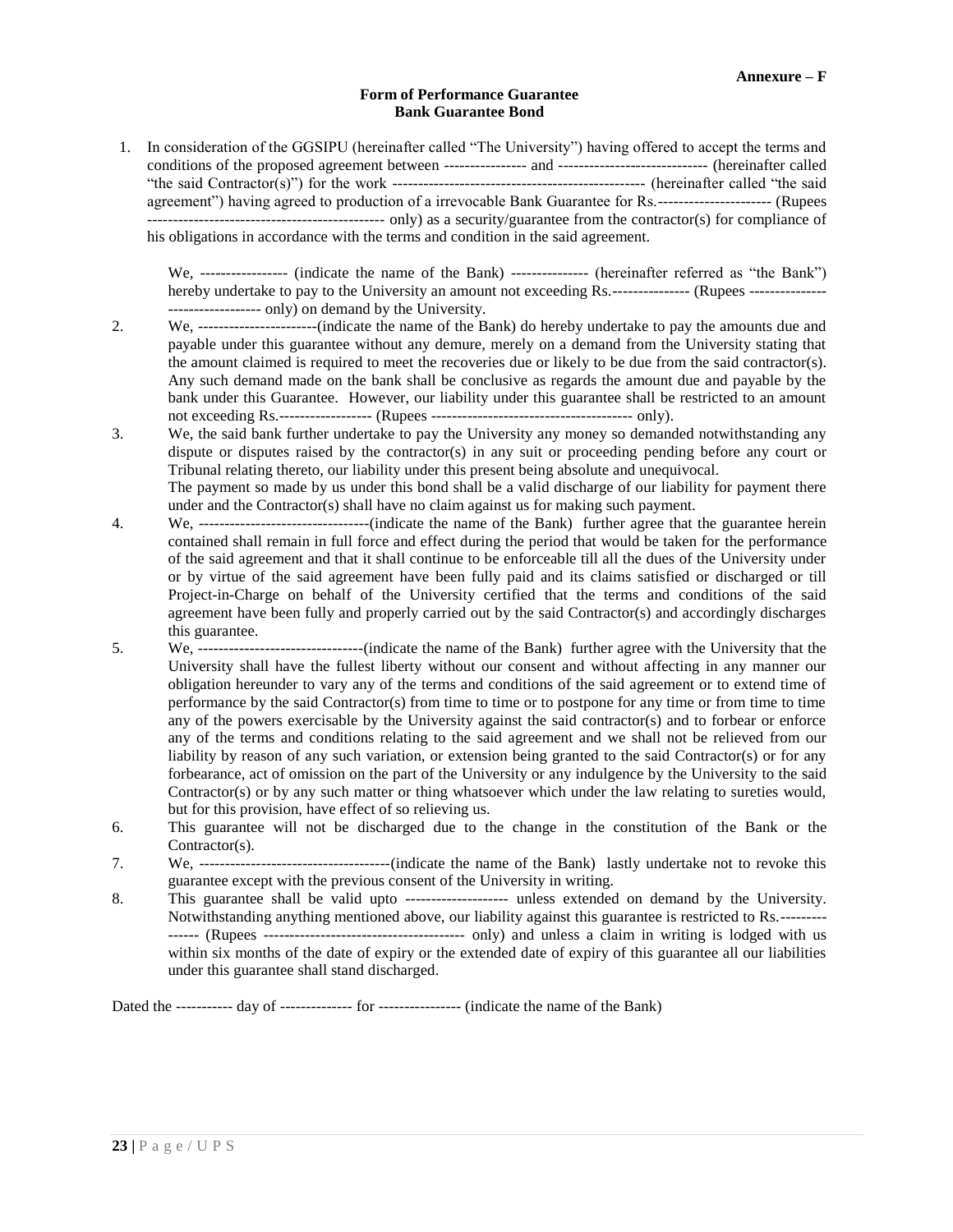## **Annexure-J**

## **UNDERTAKING**

|                                                                                                                                                                                                                                | S/O                                                                                                                       |  |
|--------------------------------------------------------------------------------------------------------------------------------------------------------------------------------------------------------------------------------|---------------------------------------------------------------------------------------------------------------------------|--|
| prop. M/s.                                                                                                                                                                                                                     | R/O                                                                                                                       |  |
| having business at the same state of the same state of the same state of the same state of the same state of the same state of the same state of the same state of the same state of the same state of the same state of the s |                                                                                                                           |  |
|                                                                                                                                                                                                                                | hereby indemnifies the university and undertakes that in case of receipt of purchase/supply order by M/s.                 |  |
|                                                                                                                                                                                                                                | undersigned shall be bound to get regd. with GST/VAT department, GNCT of                                                  |  |
|                                                                                                                                                                                                                                | Delhi and provide the GST Number to the University. I further undertake to raise the bills and fulfill the                |  |
|                                                                                                                                                                                                                                | supply/purchase order form my Delhi office. I understand that non compliance of these mandatory conditions entails        |  |
|                                                                                                                                                                                                                                | non release of any payment against bills raised and also these will be no interest liability on the part of university on |  |
| related payment.                                                                                                                                                                                                               |                                                                                                                           |  |

Besides, non acceptance of the supply/ purchase order entails forfeiture of EMD without further notice.

Name & Signature (prop/ Authorized signatory) Address:-

Telephone No. Tel. No. (M)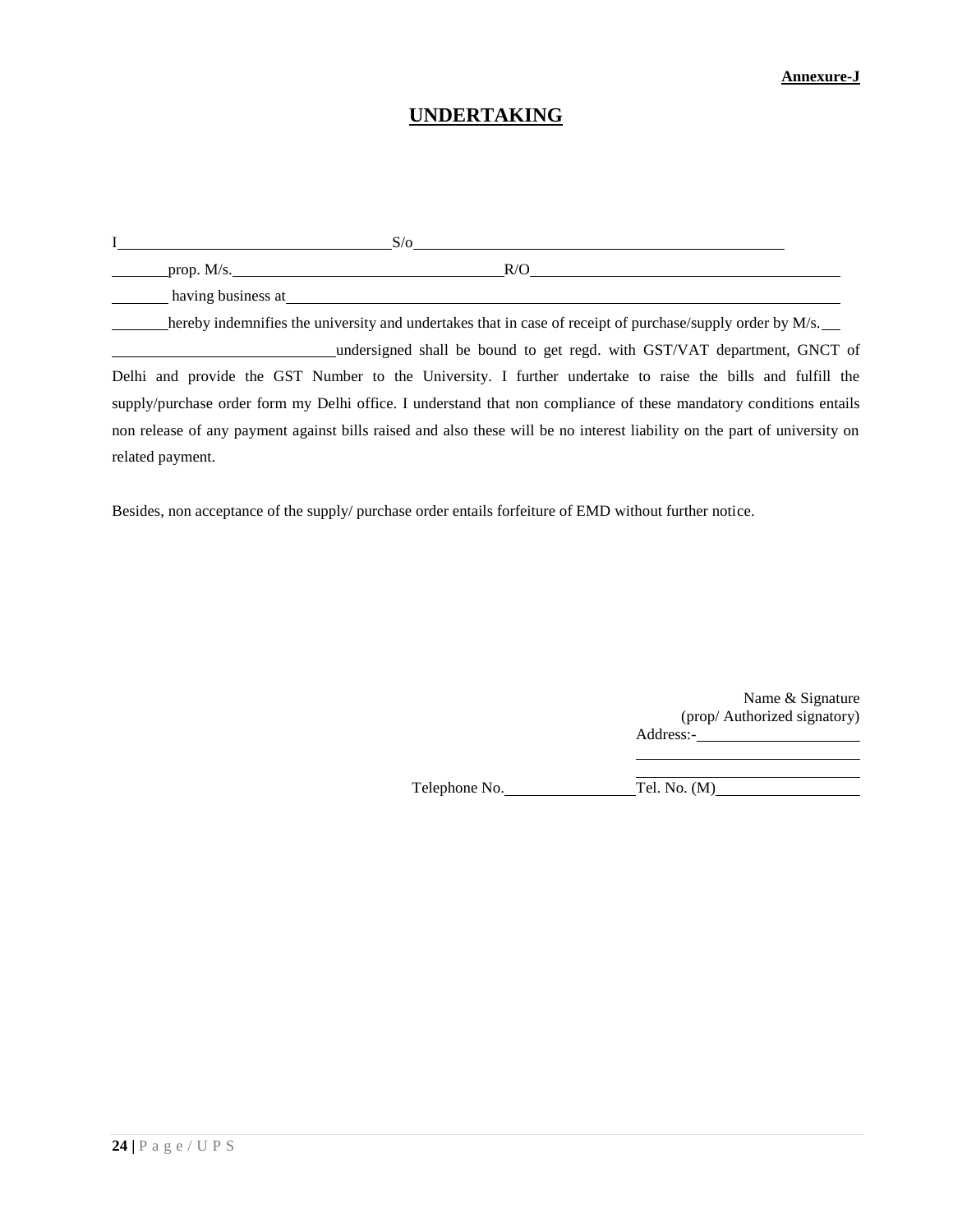## **Annexure-G**

# **SECTION III**

## **TECHNICAL SPECIFICATIONS**

| S.<br>No. | Name of the Items with specification                                                                                              | Qty for which<br>rates are to be<br>given | <b>EMD</b><br>(Rs.) |
|-----------|-----------------------------------------------------------------------------------------------------------------------------------|-------------------------------------------|---------------------|
|           | Onsite AMC of University UPS installed in various<br>Deptt/USS rating from 1 KVA to 30 KVA<br>(List of UPS is as per Annexure-G1) | (List as per<br>Annexure G1<br>attached)  | 35,000/             |

**Note**: The bidder is authorised to check the current working condition of all UPS to be included in the AMC. If vendor desire, a pre-bid meeting for checking of UPS condition shall be organized by the UITS before bidding.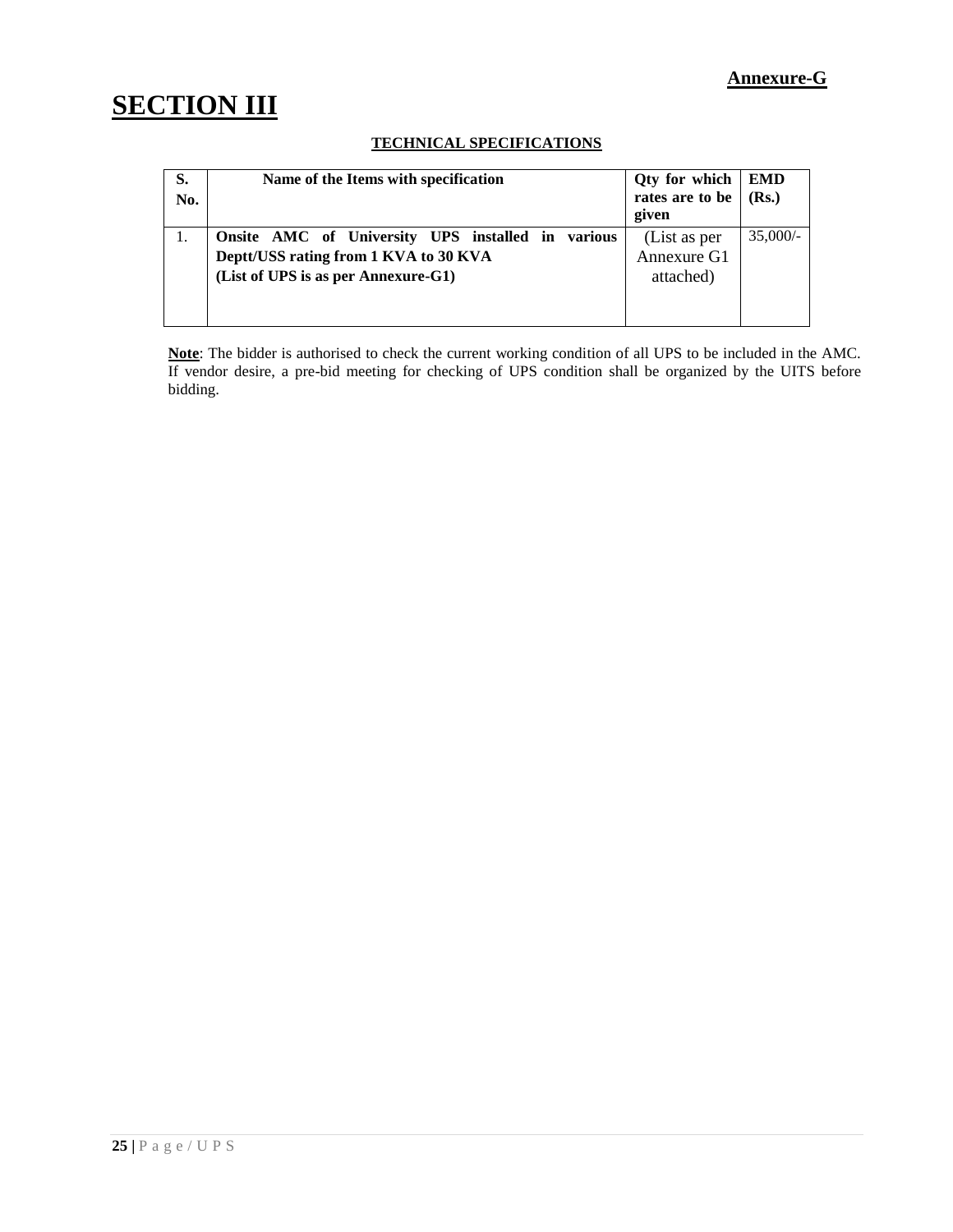## **Detail of UPS for AMC in GGSIPU**

## **Annexure-G1**

| SN              | Deptt/USS            | 0.8/1 KVA               | 2 KVA          | 5 KVA                   | <b>10 KVA</b>  | 15/20<br><b>KVA</b> | <b>30 KVA</b>  | <b>TOTAL</b>            |
|-----------------|----------------------|-------------------------|----------------|-------------------------|----------------|---------------------|----------------|-------------------------|
| $\mathbf{1}$    | <b>USEM</b>          | 48                      |                | $\overline{4}$          | $\overline{2}$ |                     |                | 54                      |
| $\overline{2}$  | <b>USBT</b>          | $\overline{59}$         |                |                         |                | $\overline{2}$      |                | 61                      |
| 3               | <b>USCT</b>          | 25                      |                | $\overline{3}$          | $\mathbf{1}$   | $\overline{1}$      |                | 30                      |
| 4               | <b>USBAS</b>         | 24                      | $\overline{2}$ |                         | $\overline{5}$ |                     |                | 31                      |
| $\sqrt{5}$      | <b>USHSS</b>         | $\overline{21}$         |                |                         |                | $\mathbf 1$         |                | 22                      |
| 6               | <b>USLLS</b>         | $\pmb{0}$               |                | $\mathbf 1$             | $\overline{2}$ | $\mathbf 1$         |                | 4                       |
| $\overline{7}$  | <b>USE</b>           | 34                      |                |                         |                | $\mathbf 1$         |                | 35                      |
| 8               | <b>USMS</b>          | $\overline{15}$         |                | 1                       | $\overline{2}$ | $\mathbf{1}$        |                | 19                      |
| 10              | <b>USICT</b>         | $\mathbf{1}$            |                | $\overline{\mathbf{4}}$ |                | 13                  |                | 18                      |
| 12              | <b>USMC</b>          | 72                      |                |                         |                |                     |                | 72                      |
| 14              | <b>DRC</b>           | $\overline{3}$          |                |                         |                |                     |                | 3                       |
| 15              | <b>DSW</b>           | $\overline{2}$          |                |                         |                |                     |                | $\overline{\mathbf{2}}$ |
| 16              | <b>DIA</b>           | $\mathbf{1}$            |                |                         |                |                     |                | 1                       |
| 17              | <b>DAA</b>           | $\overline{2}$          |                |                         |                |                     |                | $\overline{\mathbf{2}}$ |
| $\overline{18}$ | <b>DOD</b>           | $\overline{2}$          |                |                         |                |                     |                | $\overline{\mathbf{2}}$ |
| 20              | <b>CEPS</b>          | $\overline{4}$          | $\overline{3}$ | $\mathbf 1$             |                |                     |                | 8                       |
| 21              | <b>CDMS</b>          | $\mathbf{1}$            |                |                         |                |                     |                | 1                       |
| 22              | <b>CCGPC</b>         | $\overline{12}$         |                |                         |                |                     |                | 12                      |
| 23              | <b>SDC Cell</b>      | $\overline{2}$          |                |                         |                |                     |                | $\overline{\mathbf{2}}$ |
| 24              | <b>Accounts</b>      | $\overline{18}$         |                |                         |                | $\mathbf 1$         |                | 19                      |
| 26              | <b>COE</b>           | 5                       |                | 6                       | $\mathbf 1$    | $\mathbf 1$         |                | 13                      |
| 27              | <b>UIRC</b>          | $\overline{8}$          |                | $\overline{3}$          |                |                     |                | 11                      |
| 28              | <b>UWD</b>           | $\overline{5}$          |                |                         |                |                     |                | 5                       |
| 29              | <b>GH-I Satpura</b>  | $\overline{1}$          |                |                         |                |                     |                | 1                       |
| 30              | <b>GH-II Nilgiri</b> | $\overline{2}$          |                |                         |                |                     |                | $\overline{\mathbf{2}}$ |
| 31              | <b>BH-I Shivalik</b> | $\overline{2}$          |                |                         |                |                     |                | $\overline{\mathbf{2}}$ |
| 33              | Academic             | $\overline{\mathbf{4}}$ | $\overline{2}$ | $\mathbf 1$             |                |                     |                | $\overline{\mathbf{z}}$ |
| 35              | <b>Personnel</b>     | 16                      |                |                         |                |                     |                | 16                      |
| 36              | <b>Coordination</b>  | $\overline{3}$          |                |                         |                |                     |                | 3                       |
| 38              | <b>Affiliation</b>   | 4                       | 1              |                         |                |                     |                | 5                       |
| 39              | <b>Purchase</b>      | $\overline{4}$          |                |                         |                |                     |                | 4                       |
| 40              | <b>Stores</b>        | $\overline{4}$          |                |                         |                |                     |                | 4                       |
| 41              | <b>GA Branch</b>     | $\overline{7}$          |                |                         |                |                     |                | $\overline{\mathbf{r}}$ |
| 42              | <b>Planning</b>      | $\overline{3}$          |                |                         |                |                     |                | 3                       |
| 44              | <b>VC Sectt</b>      | $\overline{8}$          |                | $\mathbf{1}$            |                |                     |                | 9                       |
| 45              | Pro V.C.             | $\overline{5}$          |                |                         |                |                     |                | 5                       |
| 46              | Registrar            | $\overline{4}$          |                |                         |                |                     |                | 4                       |
| 47              | <b>UITS</b>          | 125                     |                |                         |                |                     | $\overline{2}$ | $\overline{\mathbf{2}}$ |
| 49              | <b>Dispensary</b>    | $\mathbf{1}$            |                |                         |                |                     |                | 1                       |
|                 |                      | 557                     | 8              | 25                      | 13             | 22                  | $\mathbf{2}$   | 627                     |